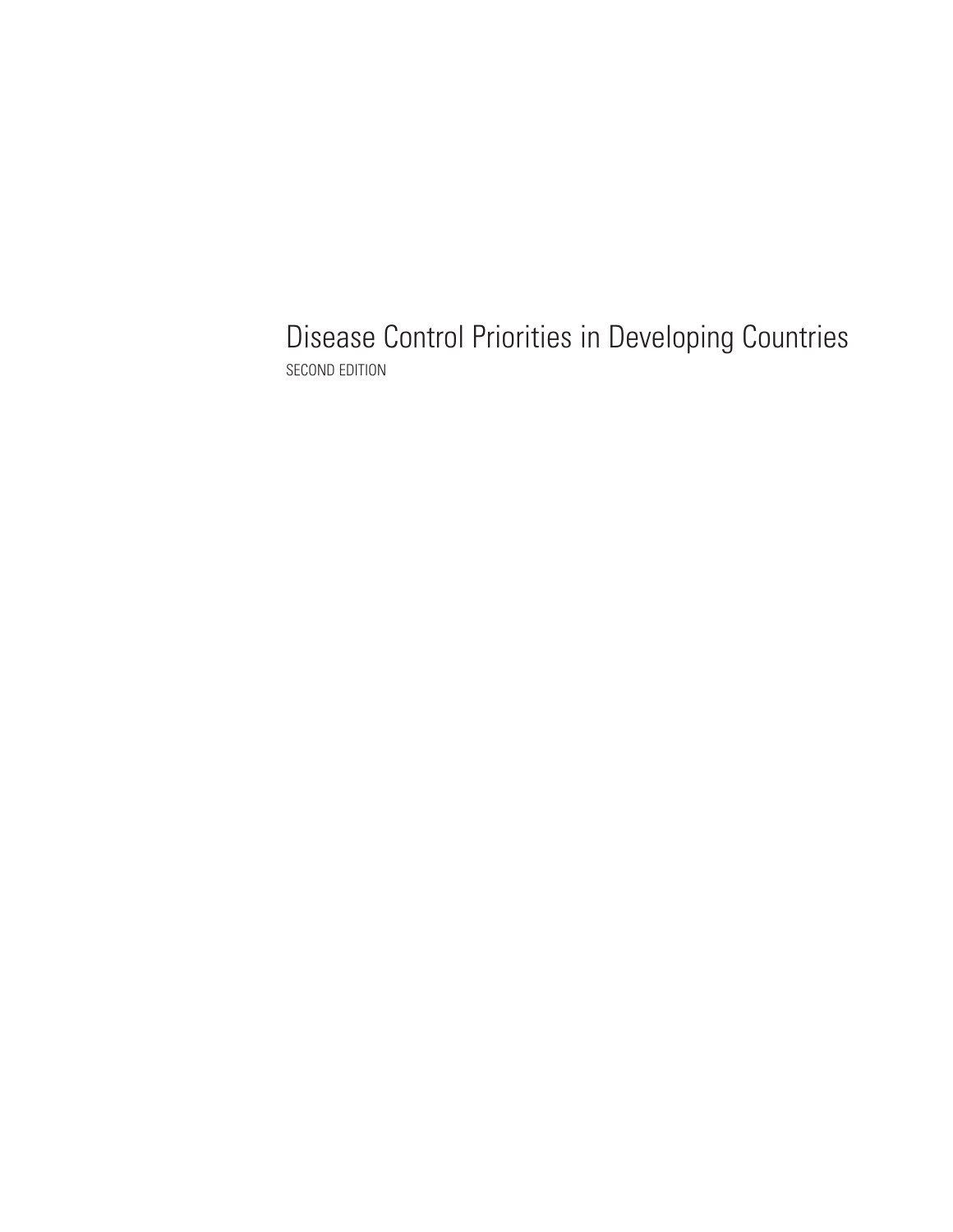# Chapter 66 Referral Hospitals



Martin Hensher, Max Price, and Sarah Adomakoh

The appropriate allocation of resources to referral hospitals within a national health system has long been a controversial issue in health system planning in developing countries. Consensus appears to be widespread that referral hospitals consume an excessive share of health budgets and that their contribution to improving health and welfare is low relative to the expenditure on these facilities, but the literature does not indicate what percentage of budgets should ideally be allocated to referral hospitals. Presumably, except in the poorest countries, some referral facility is needed, but how much is required, and how should the proportion allocated to referral facilities vary with increasing levels of health expenditure and health system sophistication?

One approach would be to review how much countries at different levels of gross domestic product (GDP) currently spend on referral hospitals. However, as explained later, the definition of *referral hospital* varies widely; therefore, analyses of national health accounts and studies of expenditure are rarely comparable. Thus, although the chapter summarizes the literature on expenditure on referral hospitals, this evidence cannot provide guidelines for policy makers.

A second approach might be to undertake a detailed analysis of the role of referral hospitals in treating disease to derive their contribution to total disability-adjusted life years (DALYs). A simple analysis of the cost-effectiveness of specific interventions offered by referral hospitals might allow the selection of those interventions that are justified given their marginal cost per DALY gained. Those interventions, multiplied by expected demand, would then be aggregated to give a total optimal allocation for referral hospital services. This approach is precisely the one used for evaluating and prioritizing disease-specific interventions throughout this volume. However, when this kind

of "pure" cost-effectiveness analysis is used to determine an appropriate or optimal resource allocation for referral hospital services, several problems arise. To begin with, hospitals have complex economies of scope and scale. At the point when hospitals offer a range of cost-effective interventions, the marginal cost-effectiveness of additional interventions may be much greater than would be the case if these other interventions were evaluated in isolation. Yet a standard disease-specific analysis of interventions would rarely be able to calculate the marginal costs of referral hospital–based interventions. Similarly, important and complex interdependencies exist between services and specialties within referral hospitals that may be almost impossible to capture adequately using a cost-effectiveness analysis.

A further limitation to a cost per DALY approach arises because referral hospitals produce multiple outputs, many of which contribute so indirectly to DALYs that they cannot be compared directly to individual health interventions, but which are critical to the functioning of the health system. For example, referral hospitals are arguably essential to the training of doctors, particularly specialists. If a country can justify training its own doctors, then it must have a referral hospital. Yet the value of this output in terms of DALYs probably cannot be calculated. Indeed, many of the functions of a referral hospital occur outside the hospital itself and involve enabling and facilitating the effective functioning of lower-level health services. Although the referral hospital's contribution may constitute only a small fraction of the total cost of an intervention provided at a lower level of care (which may perhaps be viewed as a fixed cost of the health system), the referral hospital's role may nevertheless be essential, thereby justifying a considerable premium on its valuation above and beyond the cost per DALY of the care directly provided within the hospital's own walls.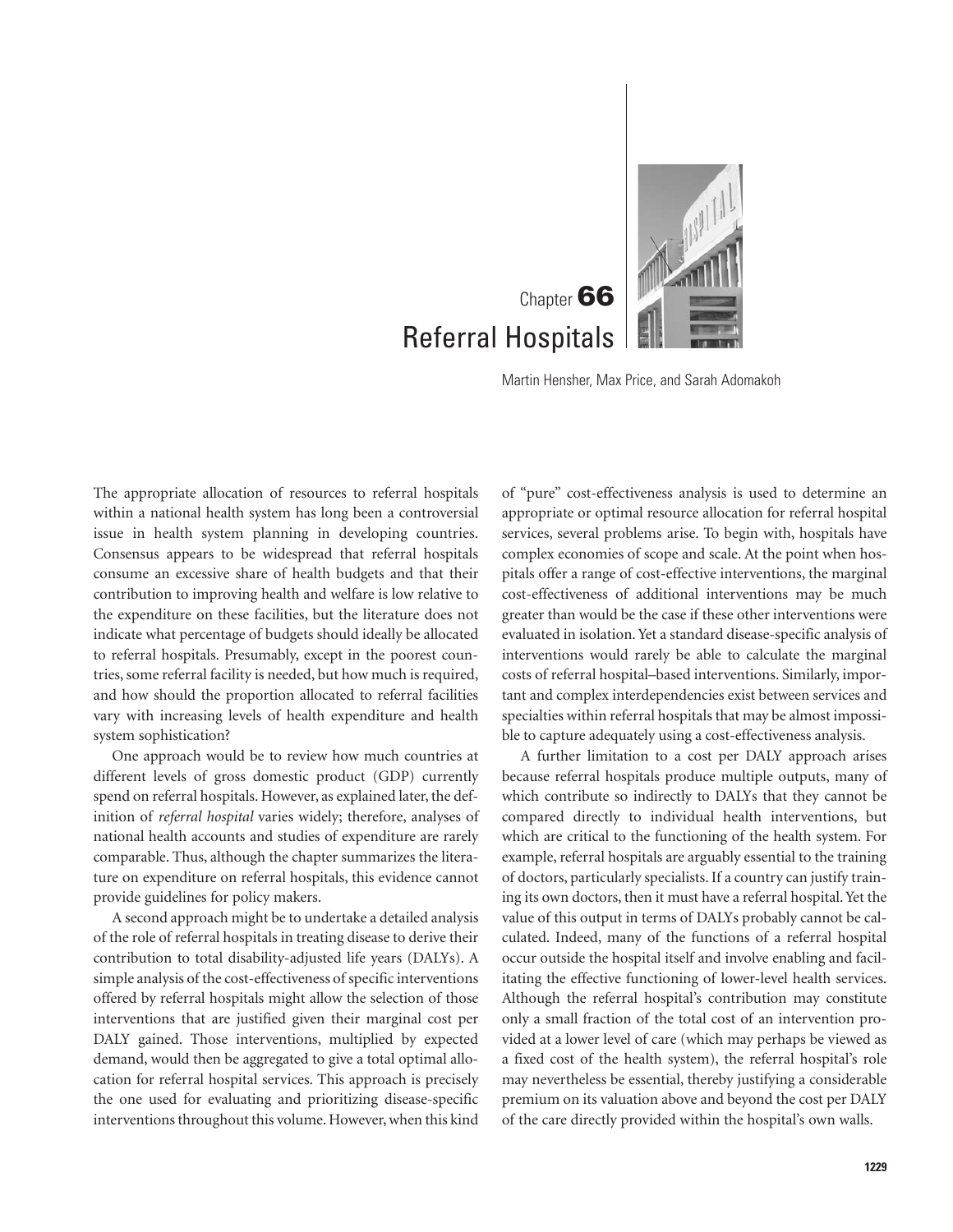Finally, strong arguments can be made that cost-effectiveness analysis fails to capture important dimensions of the individual utility—and thus the social welfare—that accrues from the provision of health services, especially those relating to high-cost and low-frequency conditions.

We are, therefore, highly skeptical about the feasibility of proposing a formulaic and purely quantitative response to the question of how to achieve an appropriate allocation of resources to the referral hospital level. Although perhaps unsatisfying for some readers, this chapter attempts instead to provide an overview of the critical features of and challenges relating to referral hospital care in developing countries and a guide to the many issues that decision makers face in setting policy for this level of care. We suggest that planners need to adopt a far more qualitative and intuitive approach to deciding on the appropriate allocation of resources for referral hospitals than for other health care interventions. Such an approach is informed by a more extensive listing of the roles of referral hospitals and their direct and indirect benefits and costs to society.We acknowledge that analysis of the value of referral hospitals is bedeviled by the fact that, when judged empirically, they do not work as they are supposed to. The chapter, therefore, considers the key problems faced in the real environment in which referral hospitals operate in poor countries before reviewing what needs to be done to improve their functioning, drawing in particular on the authors' knowledge of South Africa and the Caribbean.

# DEFINITION AND CHARACTERISTICS

Any hospital, including a district hospital, will receive referrals from lower levels of care. Indeed, *referral* can be defined as any process in which health care providers at lower levels of the health system, who lack the skills, the facilities, or both to manage a given clinical condition, seek the assistance of providers

who are better equipped or specially trained to guide them in managing or to take over responsibility for a particular episode of a clinical condition in a patient (Al-Mazrou, Al-Shehri, and Rao 1990). Furthermore, higher-level hospitals in developing countries do not treat only referred patients; tertiary hospitals are frequently the first point of contact with health services for many patients.

Differentiating referral hospitals from district hospitals, therefore, requires consideration of the different resources used by different levels of hospital. Such a differentiation will tend to revolve around three features—the availability of increasingly specialized personnel, of more sophisticated diagnostic technologies, and of more advanced therapeutic technologies that permit the diagnosis and treatment of increasingly complex conditions.

This volume, including this chapter, uses a standard definition of hospital levels (Mulligan and others 2003). Table 66.1 presents some of the commonly used alternative terminology for different levels of hospitals. Note that this chapter deals only with general—that is, multispecialty—secondary and tertiary hospitals. Specialized hospitals, such as psychiatric, substance abuse, tuberculosis, infectious diseases, and rehabilitation hospitals, clearly have important roles to play in a well-functioning referral system. However, they are attended by specific features and challenges, account for a relatively small share of overall resources, and operate in a significantly different manner than general hospitals do.

## FUNCTIONS AND BENEFITS

The functions of referral hospitals may broadly be categorized into (a) the direct clinical services provided to individual patients within the hospital and the community and (b) a set of broader functions only indirectly related to patient care.

**Table 66.1** Definitions and Terms for Different Levels of Hospital

| <b>Disease Control Priorities Project: terminology and definitions</b>                                                                                                                   | Alternative terms commonly found in the literature                     |  |
|------------------------------------------------------------------------------------------------------------------------------------------------------------------------------------------|------------------------------------------------------------------------|--|
| <i>Primary-level hospital:</i> few specialties—mainly internal medicine,                                                                                                                 | District hospital                                                      |  |
| obstetrics and gynecology, pediatrics, and general surgery, or just general<br>practice; limited laboratory services available for general but not<br>specialized pathological analysis  | Rural hospital                                                         |  |
|                                                                                                                                                                                          | Community hospital                                                     |  |
|                                                                                                                                                                                          | General hospital                                                       |  |
| Secondary-level hospital: highly differentiated by function with 5 to<br>10 clinical specialties; size ranges from 200 to 800 beds; often referred<br>to as a <i>provincial hospital</i> | Regional hospital                                                      |  |
|                                                                                                                                                                                          | Provincial hospital (or equivalent administrative area such as county) |  |
|                                                                                                                                                                                          | General hospital                                                       |  |
| <i>Tertiary-level hospital:</i> highly specialized staff and technical equipment—                                                                                                        | National hospital                                                      |  |
| for example, cardiology, intensive care unit, and specialized imaging                                                                                                                    | Central hospital                                                       |  |
| units; clinical services highly differentiated by function; could have<br>teaching activities; size ranges from 300 to 1,500 beds                                                        | Academic or teaching or university hospital                            |  |

*Source:* Definitions from Mulligan and others 2003, 59.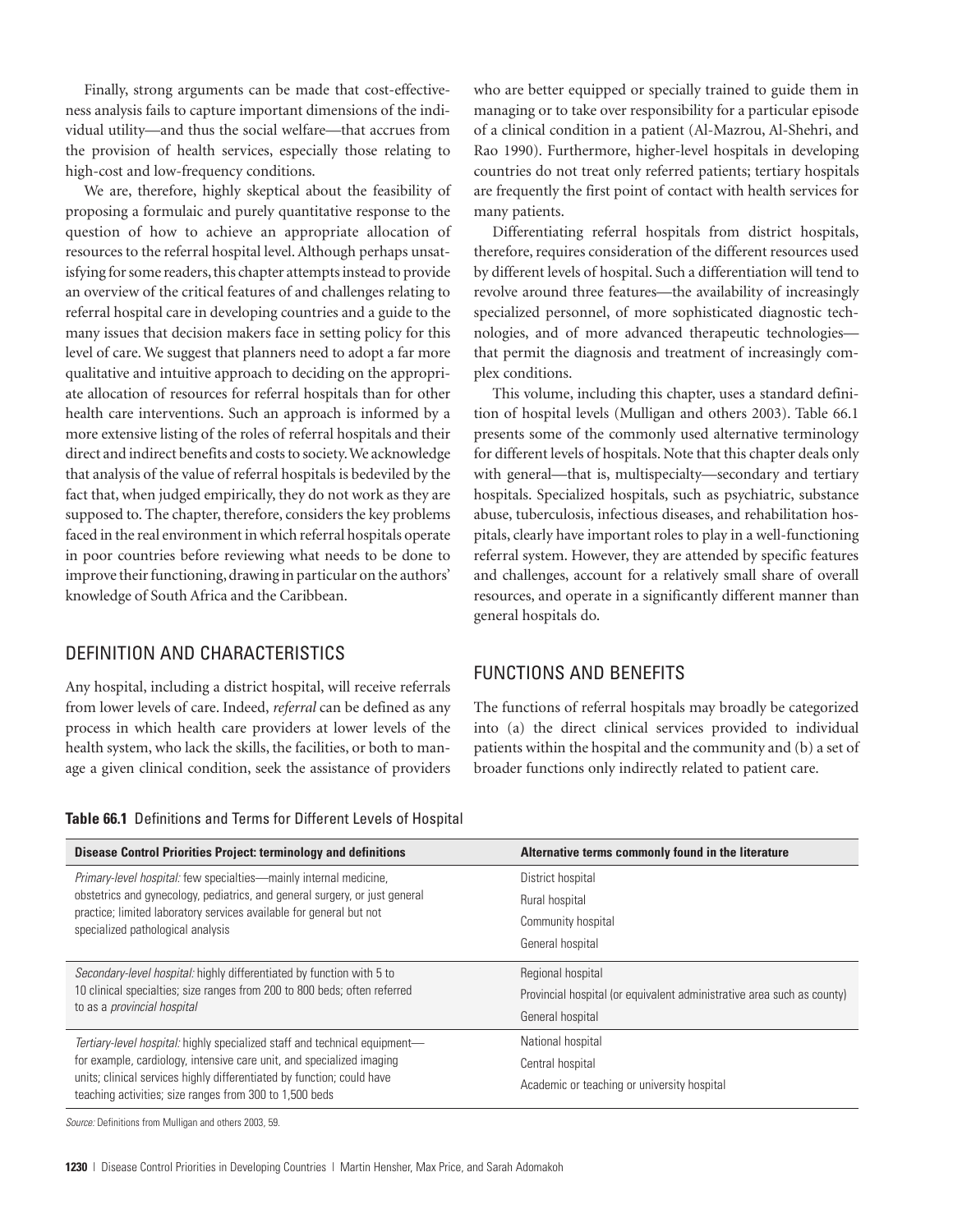## **Range of Clinical Services Provided**

The primary function of the referral hospital is to provide complex clinical care to patients referred from lower levels; however, no agreed international definition exists of which specific services should be provided in secondary or tertiary hospitals in developing countries. The exact range of services offered tends to vary substantially, even between tertiary hospitals within the same country, as much because of historical accident as deliberate design.

In South Africa, the National Department of Health is attempting to improve the quality and accessibility of referral hospital services through development plans that will try to ensure that hospitals at each level move toward providing a comprehensive set of clinical services (National Department of Health, South Africa 2003). The department has developed a target template of services (table 66.2) for regional (secondary) hospitals, tertiary hospitals, and so-called national referral services (which will be offered at only a small number of the

| <b>Specialist services</b><br>available on site | <b>Components</b><br>explicitly included                                                        | <b>Specialist services</b><br>available on site | <b>Components</b><br>explicitly included                                             |
|-------------------------------------------------|-------------------------------------------------------------------------------------------------|-------------------------------------------------|--------------------------------------------------------------------------------------|
| Regional (secondary) hospitals                  |                                                                                                 |                                                 |                                                                                      |
| Anesthetics                                     |                                                                                                 | Mental health (psychiatry                       | Acute inpatient and outpatient treatment                                             |
| Diagnostic radiology                            | X-ray, CT scan, ultrasound, fluoroscopy                                                         | and psychology)                                 | Child and adolescent psychiatry                                                      |
| General medicine                                | Echocardiography, stress electrocardiogram                                                      |                                                 | Electroconvulsive therapy                                                            |
|                                                 | Specialist immunology nurse                                                                     |                                                 | Liaison psychiatry                                                                   |
|                                                 | Regional intensive care unit                                                                    |                                                 | Satellite clinics                                                                    |
|                                                 | Diabetes, endocrine clinic                                                                      | Obstetrics and gynecology                       | Emergency obstetrics and gynecology                                                  |
|                                                 | Gastroenterology, including endoscopy,                                                          |                                                 | Ultrasound, prenatal diagnosis                                                       |
|                                                 | proctoscopy, sigmoidoscopy, colonoscopy                                                         |                                                 | Kangaroo mother care                                                                 |
|                                                 | (with general surgery)                                                                          |                                                 | Basic urogynecology                                                                  |
|                                                 | Geriatric care                                                                                  | Orthopedic surgery                              | General orthopedic surgery                                                           |
|                                                 | Genetic nurse and counseling                                                                    |                                                 | 24-hour trauma service, accident and                                                 |
|                                                 | Oncology palliation and basic care                                                              |                                                 | emergency                                                                            |
|                                                 | Neurology basic care                                                                            | Pediatrics                                      | Neonatal low and high care                                                           |
|                                                 | Spirometry and oximetry                                                                         |                                                 | General pediatric medicine service                                                   |
|                                                 | Basic rheumatology                                                                              |                                                 | General pediatric surgery (general surgeon)                                          |
| General surgery                                 | Regional burns service                                                                          | Rehabilitation center                           | Physiotherapy, occupational therapy,                                                 |
|                                                 | 24-hour trauma service, accident and<br>emergency                                               |                                                 | orthotics and prosthetics, speech therapy,<br>dietetics, podiatry                    |
|                                                 |                                                                                                 |                                                 | Acute rehabilitation team                                                            |
|                                                 |                                                                                                 |                                                 |                                                                                      |
| Tertiary hospitals                              |                                                                                                 |                                                 |                                                                                      |
| Anesthetics                                     |                                                                                                 | General medicine                                | As regional plus:                                                                    |
| Burns unit                                      | Specialized burns intensive care unit and<br>operating theater                                  |                                                 | Angiography                                                                          |
| Clinical pharmacology                           |                                                                                                 |                                                 | Coronary care                                                                        |
| specialist                                      |                                                                                                 |                                                 | Echocardiography, stress electrocardiogram                                           |
| Critical care and intensive                     | Full intensive care unit service                                                                |                                                 | Endoscopy, proctoscopy, sigmoidoscopy,<br>colonoscopy (with general surgery)         |
| care unit                                       |                                                                                                 |                                                 | Genetic nurse and counseling                                                         |
| Dermatology                                     | Inpatient and ambulatory treatment                                                              |                                                 | Oncology palliation and basic care                                                   |
| Diagnostic radiology                            | X-ray, multislice CT scan, ultrasound,<br>fluoroscopy, mammography, color Doppler<br>ultrasound | General surgery                                 | Complex and high-acuity care                                                         |
|                                                 |                                                                                                 | Infectious diseases                             |                                                                                      |
| Ear, nose, and throat surgery                   |                                                                                                 | Mental health (psychiatry                       | Child and adolescent psychiatry, old-age                                             |
| Gastroenterology                                |                                                                                                 | and psychology)                                 | psychiatry, forensic psychiatry, substance                                           |
|                                                 |                                                                                                 |                                                 | abuse treatment, liaison psychiatry,                                                 |
|                                                 |                                                                                                 |                                                 | treatment for eating disorders, inpatient<br>psychotherapy, social psychiatry, acute |

**Table 66.2** Target Service Configurations by Level of Referral Hospital, South Africa

*(Continues on the following page.)*

psychotic (complicated) care, acute nonpsychotic (complicated) care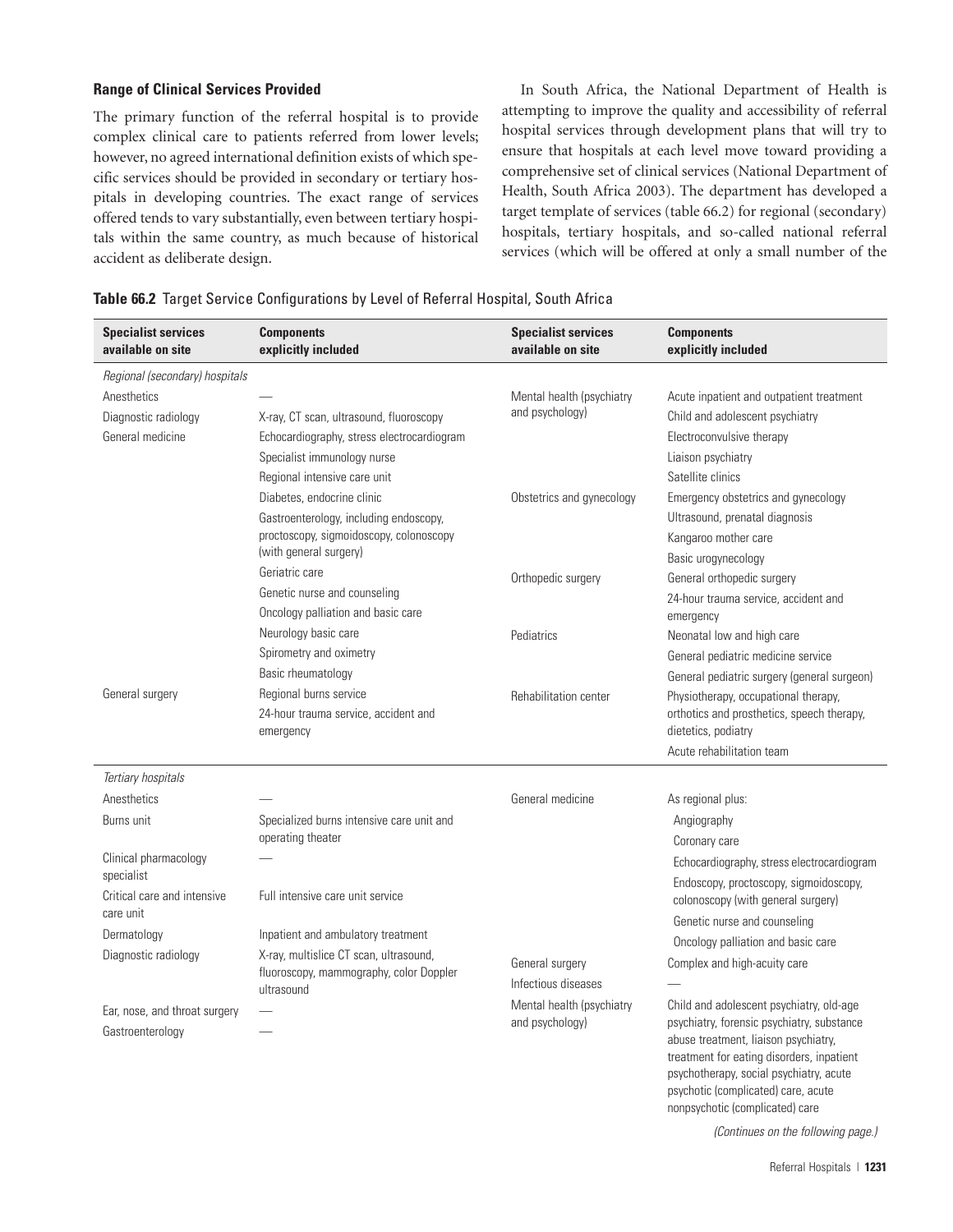## **Table 66.2** Continued

| <b>Specialist services</b><br>available on site                                    | <b>Components</b><br>explicitly included                                                                                                                          | <b>Specialist services</b><br>available on site   | <b>Components</b><br>explicitly included                                                                                                                                                |
|------------------------------------------------------------------------------------|-------------------------------------------------------------------------------------------------------------------------------------------------------------------|---------------------------------------------------|-----------------------------------------------------------------------------------------------------------------------------------------------------------------------------------------|
| Tertiary hospitals (continued)                                                     |                                                                                                                                                                   |                                                   |                                                                                                                                                                                         |
| Neonatology<br>Nephrology<br>Obstetrics and gynecology<br>service<br>Ophthalmology | Neonatal intensive care unit<br>Tertiary dialysis and nephrology service<br>As regional plus:<br>Fetal and maternal medicine                                      | Rehabilitation center                             | Physiotherapy, occupational therapy, orthotics<br>and prosthetics, speech therapy, dietetics,<br>podiatry, audiology<br>Acute rehabilitation team, including spinal beds<br>Stroke unit |
| Orthopedic surgery                                                                 | Subspecialty orthopedics                                                                                                                                          | Respiratory medicine                              |                                                                                                                                                                                         |
| Pediatric intensive care unit<br>Pediatric medicine                                | Full pediatric intensive care unit<br>Specialist general pediatricians                                                                                            | Trauma                                            | Tertiary major trauma center (protocol-based<br>transfer only, no walk-in accident and<br>emergency service)                                                                            |
| Pediatric surgery<br>Plastic and reconstructive                                    | Specialist pediatric surgery service                                                                                                                              | Urology                                           |                                                                                                                                                                                         |
| surgery                                                                            |                                                                                                                                                                   | Vascular surgery                                  |                                                                                                                                                                                         |
| National referral services                                                         |                                                                                                                                                                   |                                                   |                                                                                                                                                                                         |
| Cardiology                                                                         | Echocardiography, ultrasound, electrocardiog-<br>raphy, stress testing, Holter pacemaker<br>follow-up, catheterization laboratory,<br>electrophysiology, ablation | Obstetrics and gynecology<br>service              | Oncology<br>Urogynecology<br>Reproductive medicine                                                                                                                                      |
| Cardiothoracic surgery                                                             |                                                                                                                                                                   | Orthopedic surgery                                | Orthopedic oncology                                                                                                                                                                     |
| Clinical immunology                                                                |                                                                                                                                                                   | Pediatric cardiology                              |                                                                                                                                                                                         |
| Cranio-maxillofacial surgery                                                       |                                                                                                                                                                   | Pediatric endocrinology                           |                                                                                                                                                                                         |
| Critical care and intensive                                                        | Additional intensive care unit capacity                                                                                                                           | Pediatric gastroenterology                        |                                                                                                                                                                                         |
| care unit                                                                          |                                                                                                                                                                   | Pediatric hematology and<br>oncology              |                                                                                                                                                                                         |
| Diagnostic radiology                                                               | <b>MRI</b>                                                                                                                                                        | Pediatric infectious diseases                     |                                                                                                                                                                                         |
| Endocrinology<br>Genetics                                                          |                                                                                                                                                                   | Pediatric intensive care unit                     | Additional pediatric intensive care<br>unit capacity                                                                                                                                    |
| Geriatrics                                                                         |                                                                                                                                                                   | Pediatric nephrology                              | Dialysis and renal transplant                                                                                                                                                           |
| Hematology                                                                         |                                                                                                                                                                   | Pediatric neurology                               |                                                                                                                                                                                         |
| Medical and radiation<br>oncology                                                  |                                                                                                                                                                   | Pediatric respiratory medicine<br>and allergology | $\qquad \qquad =$                                                                                                                                                                       |
| Neurology                                                                          |                                                                                                                                                                   | Renal transplant                                  | Renal transplant unit                                                                                                                                                                   |
| Neurosurgery                                                                       |                                                                                                                                                                   | Rheumatology                                      |                                                                                                                                                                                         |
| Nuclear medicine                                                                   |                                                                                                                                                                   | Urology                                           |                                                                                                                                                                                         |

*Source:* National Department of Health, South Africa 2003.

 $-$  = not available.

largest tertiary hospitals). Although certainly not directly applicable to all developing countries, the template does give a helpful picture of how services "build up" from one level of care to another, and it can be used as a starting point for considering the situation in different countries.

## **Clinical Services within the Community**

Referral hospitals may perform a number of functions that provide population-level health benefits through direct involvement in public health interventions. Responding to the HIV/AIDS epidemic in Latin America and the Caribbean has heightened awareness about the important role of the hospital in reducing incidence and preventing disease outbreaks. For example, hospitals scaled up services to prevent mother-tochild transmission and initiated follow-up clinics for mothers and babies. In Barbados, the main hospital scaled up voluntary counseling and testing services to address the prevention of horizontal transmission from mothers to their partners, with positive outcomes. The program also served to increase access to obstetric services at the primary health care level because of the screening campaign initiated through the hospital's prevention of mother-to-child transmission program (Adomakoh, St. John, and Kumar 2002).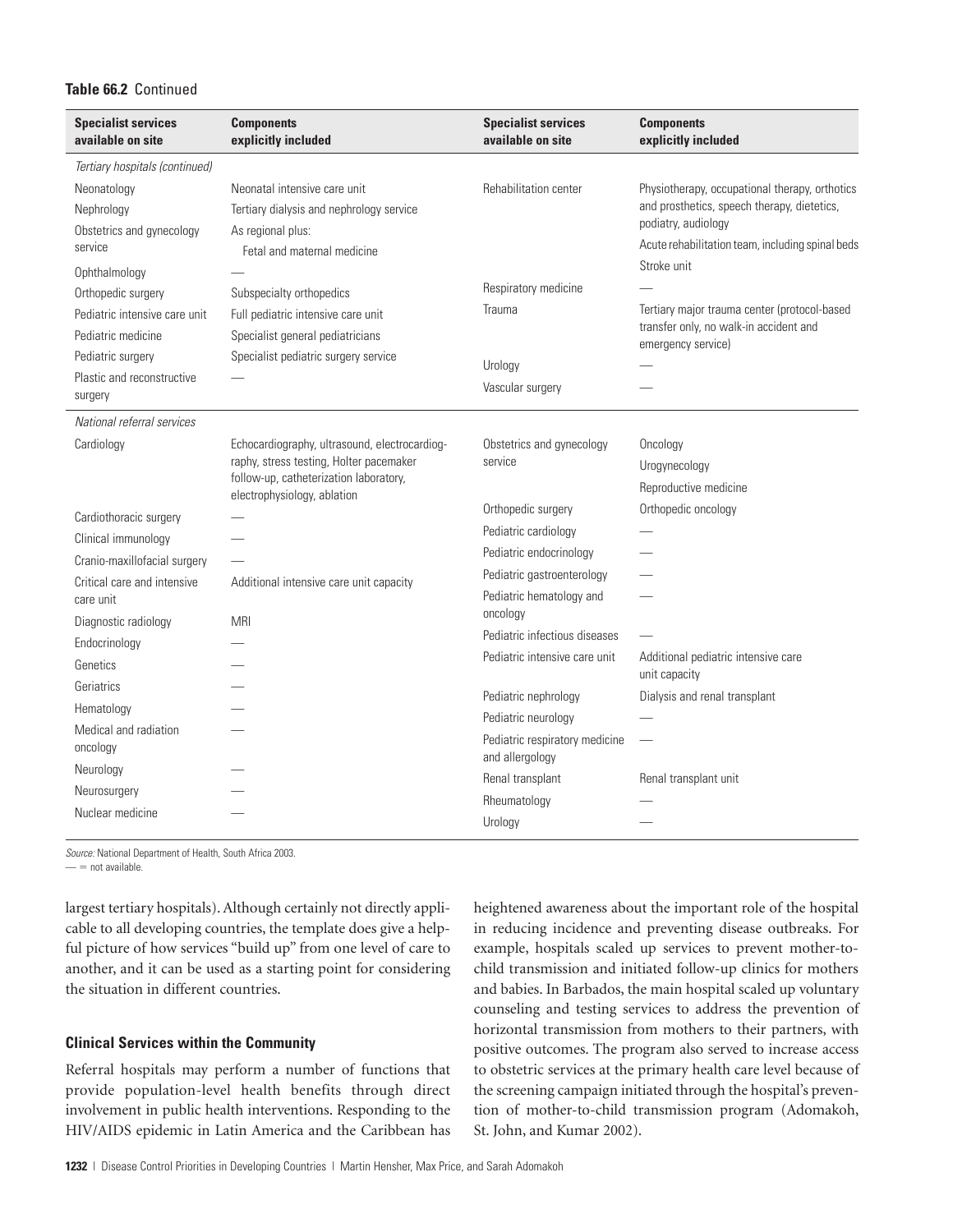Referral hospitals often prove to be a highly effective focal point for disease-specific health promotion and education activities. Bermuda's diabetes education program serves all levels of care and provides a strong link between the primary, secondary, and tertiary health care levels. The program is centered in the main referral hospital and serves not only diagnosed patients but also families at risk. Overall, hospitals in the Caribbean are recognizing that central coordination of public health programs within hospitals can provide benefits by strengthening coordination with other services.

## **Valuing the Benefit of Clinical Services**

Measuring the improvement in an individual's health status produced by the combined activities of a referral hospital, whether for patient care in the hospital or for population-based programs, would theoretically be possible, although practically and methodologically demanding. To our knowledge, such an effort has not been attempted at the referral hospital level, though two studies have attempted to proxy the effect of hospital interventions on health outcomes for small district hospitals, focusing on survival only (McCord and Chowdhury 2003; Snow and others 1994). Both studies indicate that district hospitals appear to have a significant positive effect on health outcomes.

Large numbers of patients receive care in referral hospitals, and most survive with their suffering alleviated, having gained substantial benefit from the care they receive. Therefore, the aggregate direct personal health benefits from referral hospital care will almost certainly be high. The question of whether referral hospital care is cost-effective relative to other interventions delivered at lower levels of care is less easy to answer in aggregate. By its nature, appropriate care in a referral hospital will tend to require more complex input mixes and higher skill levels and, hence, will be relatively expensive. Analysis of the costs and cost-effectiveness of individual interventions offered at different levels is tackled directly by the disease-specific chapters in this volume.

## **Wider Activities and Functions**

Aside from direct patient care, referral hospitals serve other functions within the health system, some of which are offered within the facility, such as teaching and research, while others reach out to the lower levels of the health services, such as technical support and quality assurance.

**Advice and Support to Lower Levels.** The referral process does not simply entail transferring a patient from a lower to a higher level of care, nor does it end when a patient is discharged from a referral hospital. An effective referral system requires good communication and coordination between levels of care and support from higher to lower levels to help

manage patients at the lowest level of care possible. Too often, personnel in referral hospitals adopt an insular and inwardlooking perspective, focusing exclusively on the patients directly under their care. However, referral hospitals should offer significant support to personnel in lower-level facilities, and specialist staff members should ideally spend a significant portion of their time providing advice and support beyond the walls of their own hospital, either in person or through various modes of telecommunication. Even in poor countries, a steady improvement in communications infrastructure means that such support functions should become easier to provide over time. Key dimensions of this support function include the following:

- availability by telephone or e-mail to advise referring practitioners on whether referral is required
- specialist advice to the patient's local practitioner on postdischarge care
- specialist advice on the long-term management of chronic conditions
- specialist attendance at lower-level facilities to provide regular outreach clinics
- provision of expert diagnosis or consultation through telemedicine
- coordination of discharge planning between levels of care
- coordination of the development of and training in the use of shared care protocols and referral protocols
- provision of technology support by skilled technicians and scientists.

**Quality Assurance and Quality Improvement.** Referral hospitals can and do play a pivotal role in quality assurance and improvement. The most important mechanism for quality assurance and improvement is through the training that referral hospitals provide. The other key mechanism is through the setting of standards for treatment. For example, experts at referral hospitals should review evidence of effectiveness and cost-effectiveness applicable to the local context, determine the formularies to be used at each level of the health system, and develop and amend treatment protocols. Referral hospitals can improve the quality of peripheral services by giving advice, offering on-site training, providing clinical services alongside local practitioners, and monitoring the quality of the referrals they receive.

**Education and Training.** Many tertiary referral hospitals in developing countries are associated with universities and medical schools and may, therefore, also be regarded as teaching hospitals.Any country wishing to train its own doctors will need one or more teaching hospitals. The number of doctors a country needs will be influenced by its level of development, resources, and personnel structure. Many will aim for a ratio of at least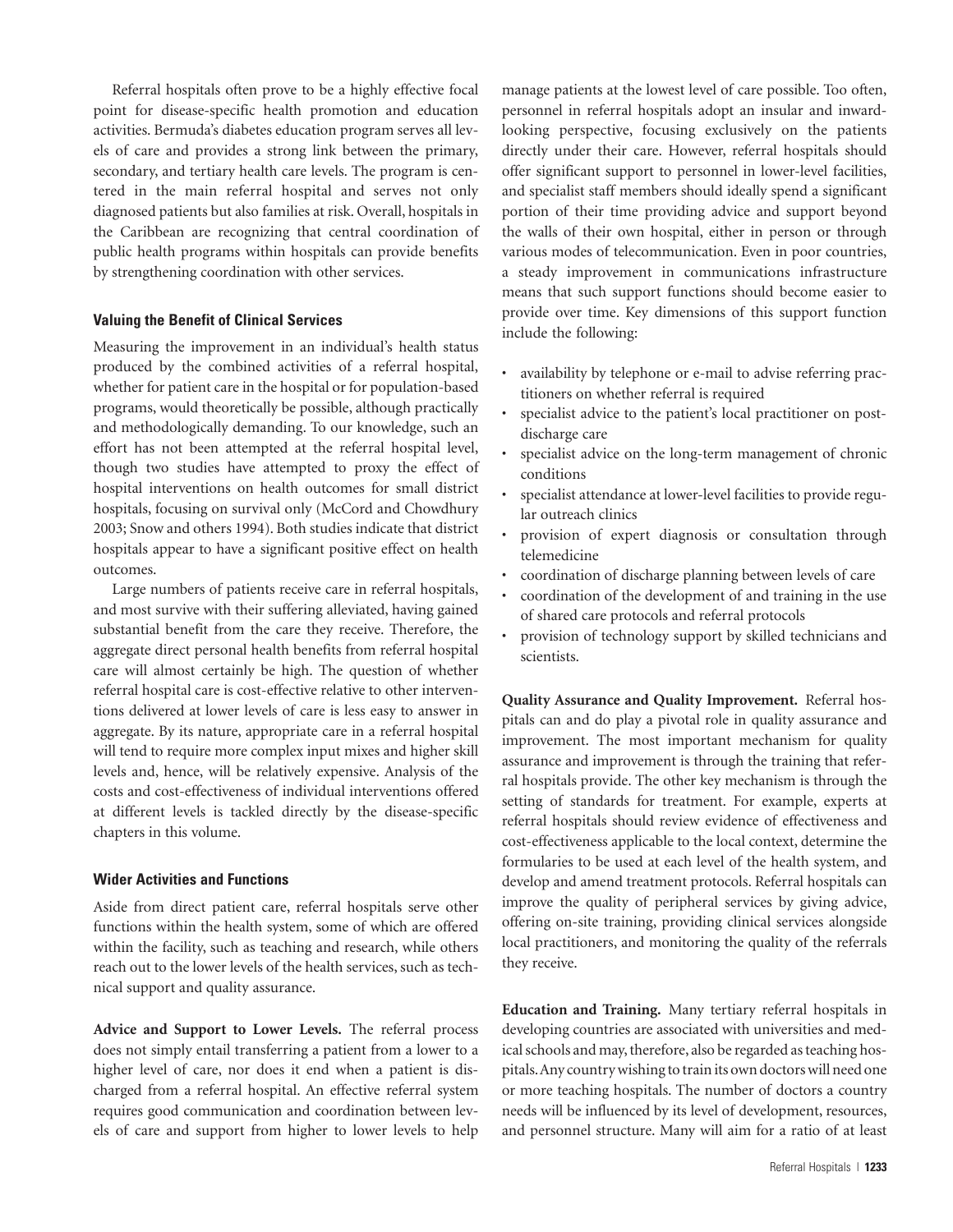#### **Box 66.1**

## **How Many Medical Students Should Be Trained Per 1 Million Population?**

In a steady state (that is, the number of doctors being produced is equal to the number retiring from practice), and if we assume that doctors practice, on average, for 40 years after qualifying, the total number practicing will equal the number graduating in 1 year multiplied by 40 years. If a population of 1 million needs 1,000 doctors,

*Source:* Authors.

2 per 1,000 population, though most developing countries have 0.05 to 1.0 per 1,000 (Puzin 1996; WHOSIS 2004). If we assume a 40-year working life and loss through brain drain or other attrition of 25 percent, the number of doctors that must be produced each year is between 16 and 67 per 1 million population, resulting in 0.5 to 2.0 doctors per 1,000 population (box 66.1). A population of 40 million would, thus, need medical schools able to graduate between 640 and 2,680 doctors per year. Medical schools possess economies of scale, and although some extremely small schools train 50 or so students a year, agreement is widespread that a class size of about 150 to 200 is optimal (see, for example, Harden and Davis 1998). A country with fewer than 3 million population would really need to consider whether training doctors locally is justified on economic and other grounds, but for larger countries, the arguments for training doctors locally are strong, and a teaching hospital would, therefore, be required.

Basic generalist doctors should be trained in a range of facilities across all levels of care, reflecting the facilities in which they will work after graduation. Traditional approaches toward medical education have been widely criticized by educationalists and health planners for being dominated by training in tertiary settings by specialists. Not only is this setting inappropriate, but typical content and clinical experience do not reflect what the doctors will be doing or what they will need to know after qualification. Nevertheless, the university teaching hospital cannot be omitted from the basic training of doctors. If students and faculty were involved only in district-based services, they would miss many important advances in biomedical science and the care of complex problems (Husain 1996). Moreover, doctors need to know enough about what the various tertiary specialties do to be able to refer patients appropriately and to make personal career choices.

The training of specialists, of course, depends far more on the existence and proper functioning of referral hospitals. Again, a particular country will need to decide how many specialists it needs in which specialties and whether it should send its doctors abroad to specialize or train them internally. In the number needing to be trained is  $1,000/40 = 25$  per year. If 30 percent of doctors leave the country or leave medical practice within 8 years of qualifying, then each graduate, on average, contributes 30 years of service, and 1,000 practicing doctors  $(1,000/30) = 33$  must qualify each year.

developed countries, 60 to 90 percent of doctors are specialists, whereas in developing countries the range is wider (for example, 76 percent of Indian doctors are specialists, 45 percent are specialists in Tanzania, and 31 percent are specialists in Morocco). A World Health Organization expert workshop agreed on a figure of 50 percent (Puzin 1996). Therefore, a country of 40 million would aim to train approximately 300 to 1,300 specialists per year. On average, such training lasts four years. Thus, at any time the academic referral hospital system would need to supply 1,200 to 5,200 residents. A guideline many countries use requires a ratio of postgraduate specialist supervision of not more than two residents per qualified specialist. This ratio can be used to get some idea of the referral hospital capacity required to train specialists.

Although basic doctors could spend most of their training time in primary care and district hospital facilities, with limited exposure to tertiary care hospitals, the training of specialists as well as of other specialized allied staff members such as nurses for intensive care or specialized psychiatry, physiotherapists specializing in back injuries or burns, and pharmacists specializing in oncology—can take place only in referral hospitals.

In recent years, continuing medical education has grown in importance as the need for professionals to continually update their knowledge and acquire new skills has been more clearly appreciated. The coordination and provision of appropriate continuing medical education depends heavily on the specialists and academics associated with referral and academic hospitals.

**Management and Administration.** Referral hospitals in many developing countries play important roles in providing managerial and administrative support to other elements of the health system. These roles may include managing laboratory services on behalf of the whole health system; serving as the location for drug and medical supply depots and distribution systems and managing procurement systems; hosting and managing health information systems, often including epidemiological surveillance systems; managing centralized transport fleets; and, on occasion, providing financial management, payroll, and human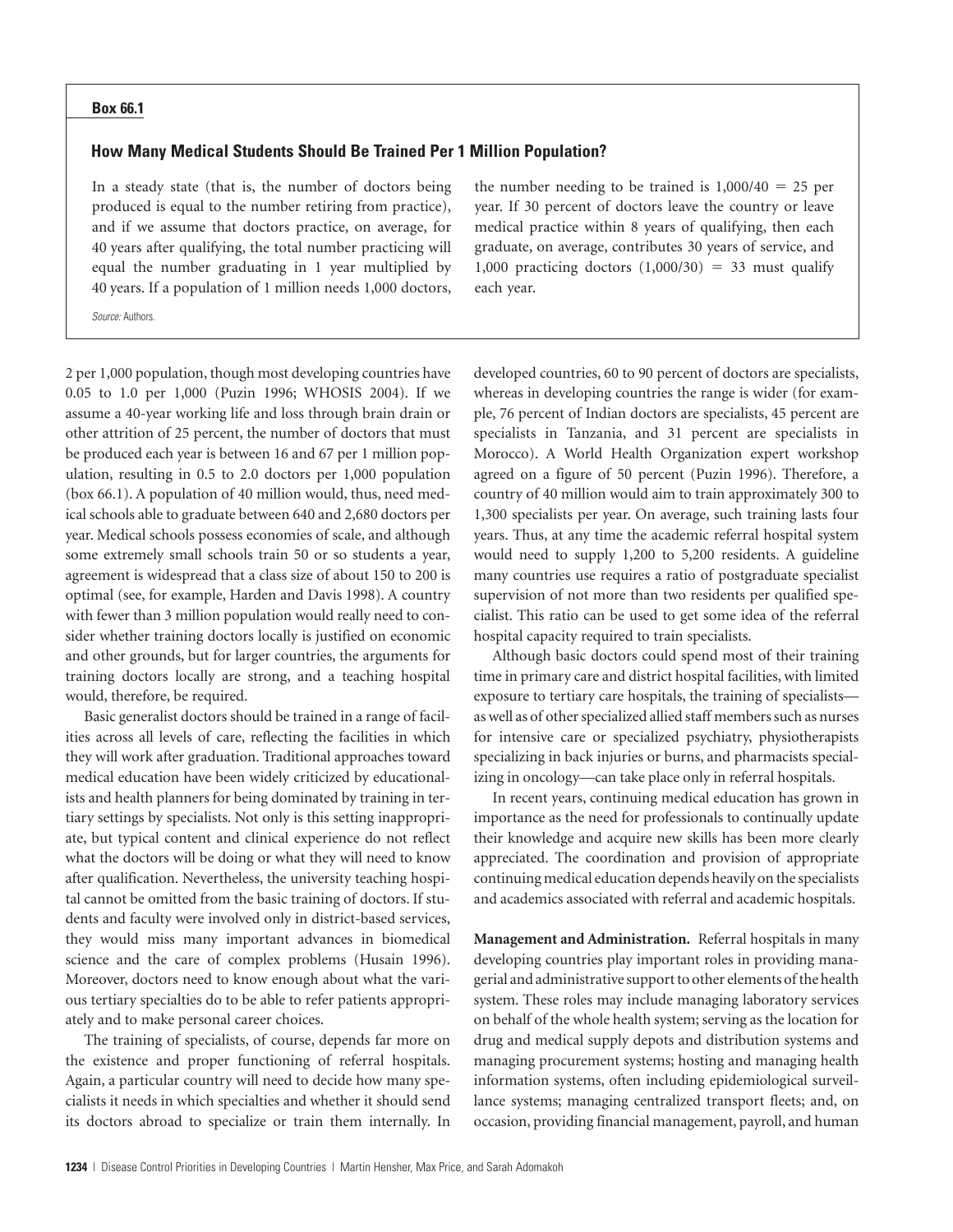resource management services to other health units. Our intent is not to consider whether such arrangements are "right" or "wrong"—complex factors would have to be taken into account in every individual circumstance—but to note that making changes to the functioning of referral hospitals may have unintended consequences. For example, moving referral hospitals from funding based on a global budget to reimbursement systems based on patient activity may unintentionally cause hospitals to cease to provide these wider support functions if explicit alternative funding mechanisms are not established.

**Research and Innovation.** Referral hospitals tend to be where most health research is undertaken. Whereas in developed countries they may often be associated with the development of new technologies, in developing countries they are more often the site of research for the initial piloting and introduction of new technologies developed elsewhere and for the evaluation of their local suitability and field efficacy. Referral hospitals are also the vehicle for disseminating such technologies through the exposure of staff during training as well as through the role that referral hospitals frequently play in continuing professional education.

Research activities are vital in attracting and retaining specialist staff members who are required not just for the treatment of complex patients, but also for the training of new specialists. Research that is responsive to local conditions—that is, local disease burdens and technology constraints—fills a critical gap because researchers in developed countries and pharmaceutical companies do not generally pursue such research questions if they do not foresee sufficient returns to their investments.

**Valuing the Indirect Contribution to the Health System.** From the enumeration of the many roles of referral hospitals and their indirect effect on health through their contribution to the health system by way of supervision, administration, training, research, and quality improvement, it is immediately evident that these benefits cannot readily be translated into DALYs or any other metric to be used in a relative cost-benefit analysis.

## **Externalities and Intangible Benefits**

The previous sections reviewed the various functions of referral hospitals within the health system, all of which contributed directly or indirectly to the health status of individuals. This section addresses other ways in which referral hospitals contribute to welfare and well-being, and comments on how they complicate the issue of valuing the contribution of referral hospitals in society.

Referral hospitals have a broader effect on overall societal welfare than can be captured by measures of health outcomes. Utility, or welfare, includes health as one of many important outcomes, such as financial security, risk alleviation, and psychological reassurance. However, as Hammer and Berman (1995) note, health policy is typically conducted as if it has a unidimensional objective—namely the maximization of health (DALY) outcomes. Determining the appropriate resource allocation to referral hospitals purely on the basis of the cost of generating health (DALYs) may, therefore, seriously underestimate the optimum level of resources, because such measures will fail to capture the full welfare gains from the availability of higher-level health services. An example will highlight the difference between valuing hospitals on the basis of their contribution to health status alone compared with including wider concepts of welfare in the valuation.

Renal failure leading to the need for dialysis is relatively rare, and certainly rare in comparison to many other infectious and chronic diseases in lower- or middle-income countries. Treatment is lifesaving, but must continue indefinitely (involving visits two or three times every week) and is, therefore, extremely expensive. In many cases, dialysis can be justified only if it is linked to a renal transplant program, which terminates the need for dialysis and frees the equipment for someone else. The proportion of the total population who will benefit from such a referral hospital program is small; therefore, the DALYs generated are low, and the program would not rank high among the priorities given a limited budget. However, every member of the population is at risk of renal failure and, if affected, would find that, in the absence of a publicly funded program, he or she would either die or face extremely high costs to secure treatment in the private sector or abroad.

Even in poor countries, patients' price elasticity of demand is low when faced with life-threatening illnesses, particularly when treatment can change the outcome. Studies on poverty have shown that a significant proportion of households that have become poor did so as a result of serious illness, which resulted in their liquidating assets to pay for health care (see, for example, Liu, Rao, and Hsiao 2003). Thus, people seek the peace of mind of knowing that they can obtain lifesaving treatment should they need it without the risk of incurring catastrophic costs of care. This additional welfare derives both from the financial security of not having to spend more than people can afford to save their lives and from the direct health benefits of treatment itself. The utility from the former (financial security) increases with the cost of the intervention required, whereas the utility derived from the latter (direct health benefits) is unrelated to the cost of the intervention. Paradoxically, one could, therefore, argue that the rarer a particular illness is—and the more costly the intervention required—the greater will be the welfare gain from public spending on that intervention.

This argument, of course, is likely to stand in direct contrast to the conclusions drawn from prioritization based on costeffectiveness. For most individuals, willingness to pay is far less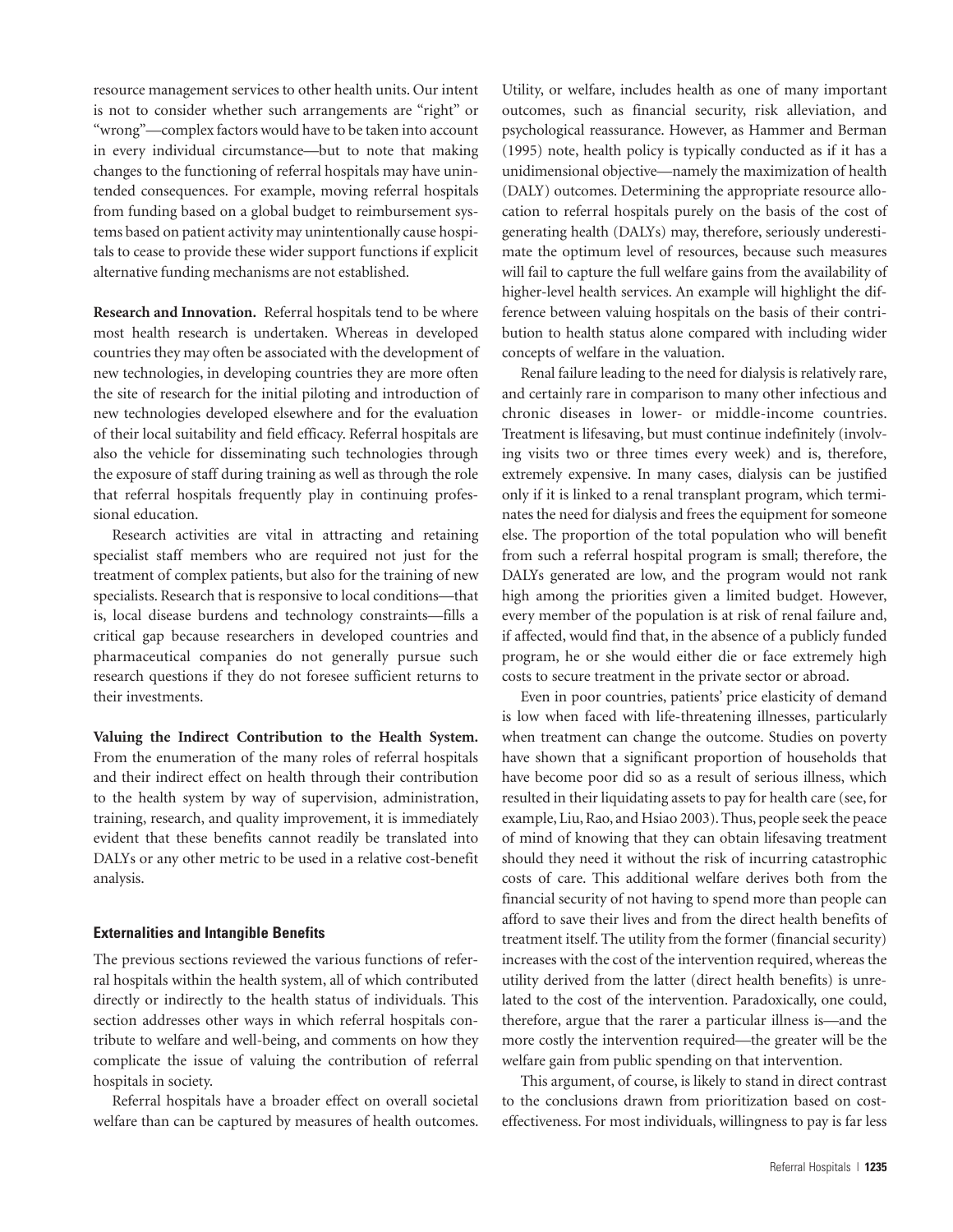than the costs of the procedure to them; however, because the whole population benefits from the security of knowing that each individual would be entitled to referral hospital care should he or she need it, in the aggregate the welfare value generated by public provision or funding may be many times greater than the value of the DALYs generated directly for those few patients who do receive treatment. This literature review did not find evidence of studies on national willingness to pay for referral hospital care in developing countries, but this area could be of interest for future research.

In practice, too, the public—particularly an urban, middleincome public—expects the government to provide care of last resort for complex trauma or diseases, especially for natural and man-made disasters. Thus, even though referral hospitals may provide care to a small number of people, often with limited health benefits, politicians and the public alike may value and prioritize them simply because they meet the public's expectations for what the government must provide. In addition, politicians and the public often regard a country's ability to provide the kind of complex, high-tech care offered in a referral hospital as a measure of that country's level of development and sophistication, and it is a source of national pride. Whether economically rational or not, this nonhealth benefit appears to drive public choices to some extent.

#### **Negative Impacts**

The "negative" impact of referral hospitals is largely attributable to their potential to exert distortionary effects on the health system by diverting resources from peripheral areas and from lower levels of care (Fiedler, Schmidt, and Wight 1998; Filmer, Hammer, and Pritchett 1997) for the following reasons:

- Tertiary hospitals and specialists have a high political and public profile.
- Urban and political elites are more likely to use referral hospitals than rural primary care facilities or district hospitals.
- Harmful competition with lower levels of care may result from the maintenance of higher-level referral hospitals in many poor countries, lowering use of the former.
- Referral hospitals can be entry points for the introduction into the health system of inappropriate and unaffordable technologies.
- Skilled personnel frequently find referral hospitals far more attractive to work at than rural and district hospitals for such reasons as preferences for a metropolitan location, better hospital resources allowing for a more rewarding professional experience, and better opportunities for private practice (official or unofficial). However, given the huge problem of global migration of health workers from poor to rich countries (Bundred and Levitt 2000), one could argue that well-functioning referral hospitals might

provide local health professionals with a good incentive to remain at home, whereas the absence of referral hospitals would increase the propensity of local professionals to emigrate.

# DETERMINANTS OF AN APPROPRIATE BALANCE OF REFERRAL-LEVEL CARE

When one considers the ideal level of resources to be provided for referral hospital care and the appropriate balance between resources for referral hospitals and for other levels of the health care system, no simple formula is available that can be applied to different countries and contexts. However, certain key factors have an important influence on the need and demand for referral-level care, the resources that may be available to the health sector, and the ability of the health sector to provide adequate and effective care in different settings.

## **General Determinants**

Arguably the most important determinant of demand for and ability to pay for referral hospital care is a society's level of economic development and wealth, captured (albeit imprecisely) by measures of GDP per capita. Extensive international evidence indicates that national health expenditure displays an unambiguously positive income elasticity both across countries and over time; that is, as a country gets richer, it spends relatively more on health (see, for example, Getzen 2000; Schieber 1990). Studies in developed countries indicate that in the United States, every 1 percent long-run increase in GDP leads to a 1.6 percent increase in health expenditure, and in other countries the increase is between 1.2 and 1.4 percent (Getzen 2000). Therefore, expecting developing countries to spend a higher proportion of their GDP on health care as they become wealthier seems to be reasonable. If the poorest countries were to focus their limited resources on highly cost-effective interventions in primary health care, somewhat better-off countries might be expected to spend progressively more on the referral hospital level as resources became available.

An overlapping set of demographic and geographical factors also plays an important role in determining the balance of referral care—namely, population size, population density, terrain, distances between main urban centers, and access. Populations of some millions are required to justify a major tertiary hospital with a full range of tertiary services. Small countries with populations of less than 1 million will certainly not be able to provide a full range of tertiary hospital services because of the need to achieve minimum volumes to ensure service viability and to attract a critical mass of specialized personnel. Countries with fewer than 100,000 inhabitants (generally island states) may find even secondary hospital services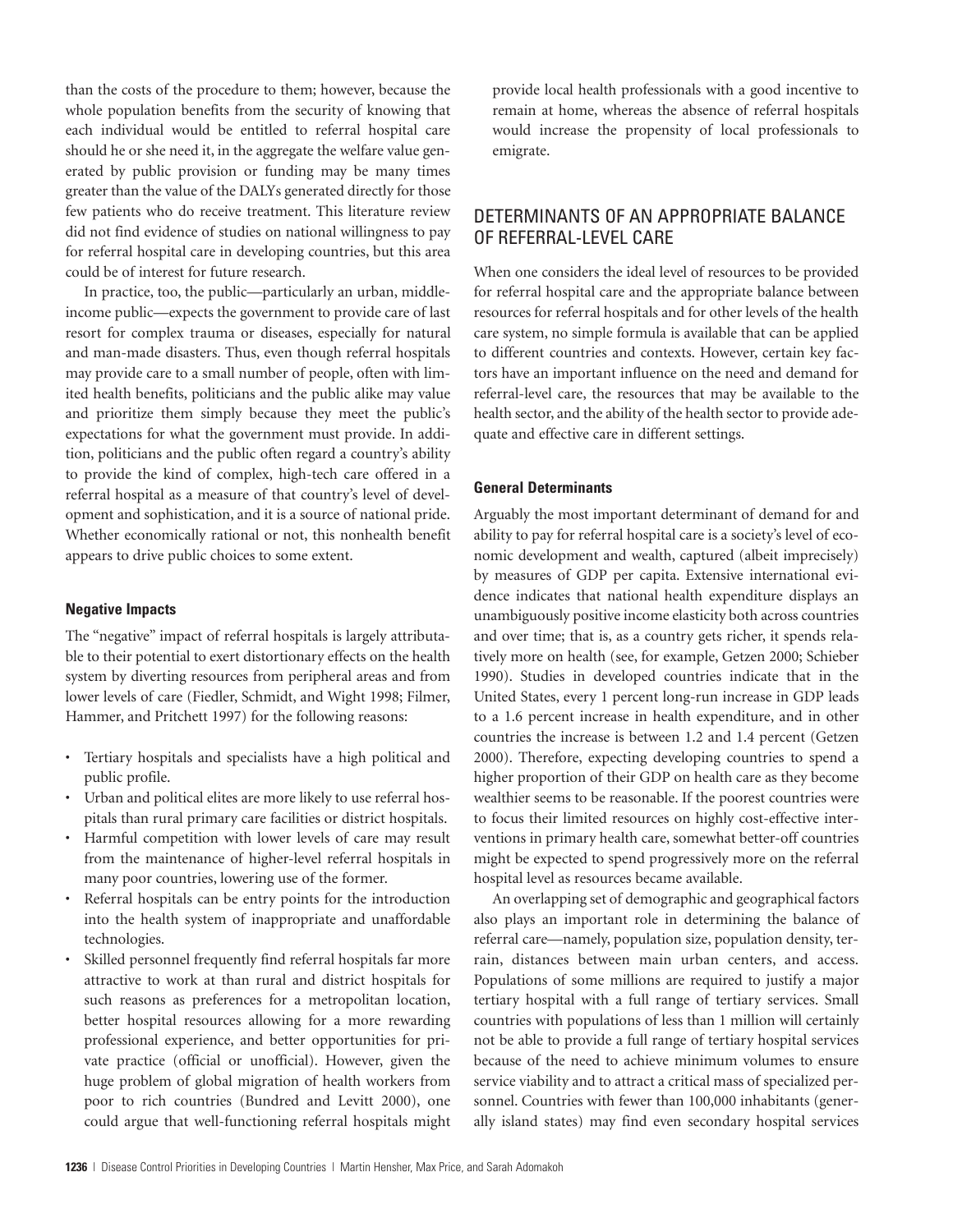beyond their means and capabilities. Supranational referral, reliance on larger neighbors, or regional collaboration may be unavoidable for smaller countries, especially for tertiary care provision, with the Caribbean and southern Africa providing clear examples of many smaller states relying on referral facilities in larger or wealthier neighbors. Within larger countries, population density can complicate the planning of referral services. Compact countries or regions with dense populations can typically provide high levels of access to referral care at a relatively small number of sites, whereas countries or regions with more dispersed populations face more complex tradeoffs regarding number of sites, volume thresholds, and transportation systems.

The other main influence on the appropriate balance of referral services for a given country is its particular pattern and burden of disease. Although referral-level services will always be needed, as a society passes through epidemiologic and demographic transitions, it is likely to require more of those services typically found at referral hospitals. For example, rapidly increasing rates of heart disease and cancers are typically encountered in industrializing nations and aging populations, and these are diseases whose effective management requires access to the interventions, skills, and equipment that will typically be concentrated at the referral hospital level.

#### **Health System Determinants**

A number of factors specific to the particular context of a country's health system will also influence the appropriate balance between referral hospitals and lower levels of care. These factors are especially important in considering the appropriateness of plans to change the balance of care between levels. Broadly, they can be summarized as follows:

- capabilities of lower levels
- availability of specialized personnel
- training capacity, organization, and needs
- cultural issues, political issues, and traditions.

The first three factors are closely interrelated. If primary health care and district hospital services are weak, cutting resources for referral hospitals without destabilizing the system will be more difficult. In such circumstances, rapid rebalancing of resources is unlikely to be possible because careful efforts will be required to develop lower-level services first, while still maintaining the referral service.Where lower-level services are strong, devoting relatively fewer resources to referral hospitals may well be possible. However, even though an effective district health system will be able to treat a large proportion of patients at lower levels of care, it will also be better able to identify patients who require referral for more complex care and, thus, may generate a greater appropriate demand for referral hospital care.

Referral hospital services require a specialized staff to fulfill their mission. If specialized personnel are not available in a country, then attempting to develop referral hospitals on a large scale will clearly be infeasible. However, many countries arguably have too many specialized staff persons and too few well-trained generalists. Where large numbers of specialists exist, their presence will likely tend to draw resources disproportionately toward the referral level and away from district health systems. Wherever such imbalances exist, positive changes will require a substantial training or retraining agenda. The feasibility of such efforts is closely linked to the professional and social status of different professional groups and subgroups—for example, whether medical specialists are viewed as having a higher status than general practitioners and to the premium a society places on having access to "advanced" medical care.

## CURRENT BALANCE OF CARE IN PRACTICE

In this section, we summarize data on the current balance between referral and lower levels of care. We first look at the share of total health expenditure going to these different levels, but given that referral care normally has much higher unit costs, we recognize that the balance also needs to be viewed in terms of volume of cases and access and equity.

## **Share of Health Expenditure**

Different health systems categorize hospitals and services rendered differently. Methodologies in national health accounts in developing countries during the 1990s and early 2000s have tended to use a simple, catch-all category of "hospitals" or "acute hospitals" (for example, WHO 2002). Even high-income countries following the Organisation for Economic Co-operation and Development's system of health accounts provider classification (OECD 2000, 136) distinguish only between "general" hospitals and "mental health and substance abuse" and other "specialty" hospitals in their national health accounts. Consequently, making valid cross-country comparisons of spending by levels of hospital care remains extremely difficult.

Mills (1990a) reviews published data on hospital expenditure patterns in developing countries, and Barnum and Kutzin (1993) provide a comprehensive survey of expenditure on hospital services in a number of developing countries, drawing their information largely from World Bank sector reviews. These analyses remain the most authoritative assessment of the proportion of public health expenditure absorbed by secondary and tertiary hospitals, even though their data represent only a handful of countries at different points in time.

Overall, Mills (1990a) finds that hospitals in developing countries appear to absorb from 30 to 50 percent of total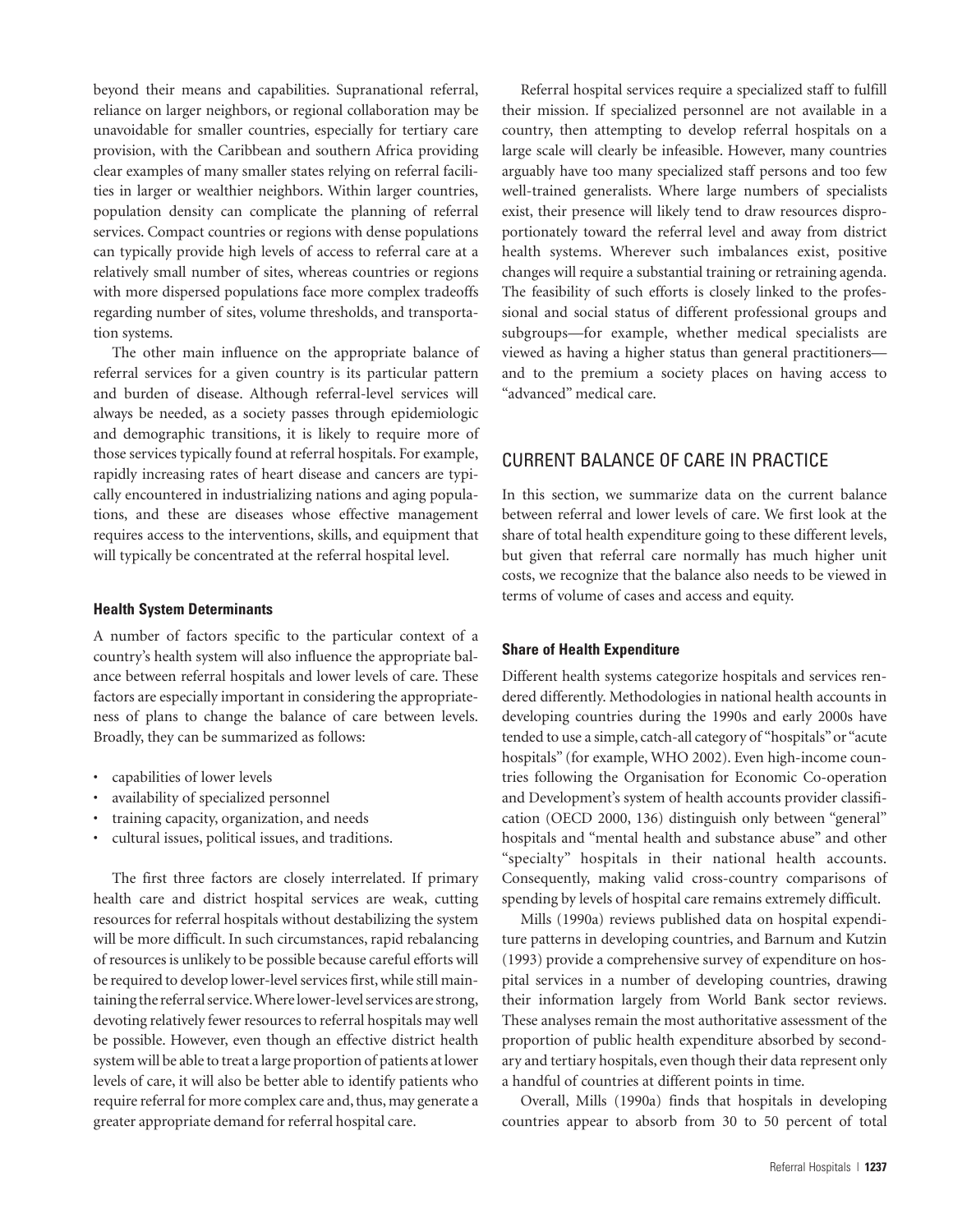health expenditure. Public hospitals of all types absorb some 50 to 60 percent of public health expenditure, and secondary and tertiary hospitals absorb about 60 to 80 percent of public hospital expenditure, with the remainder going to district hospitals. Her results are broadly similar to those of Barnum and Kutzin (1993, 26–33), who find that public hospitals at all levels absorb a mean of approximately 60 percent of recurrent public health expenditures. Across five countries (Belize, Indonesia, Kenya, Zambia, and Zimbabwe), they find that tertiary hospitals account for between 45 and 69 percent of total public expenditure on hospitals. In South Africa, Thomas and Muirhead (2000) find that tertiary hospitals account for 28 percent of hospital expenditure and 17 percent of total public health expenditure, but when taken together with regional referral hospitals, constitute 59 percent of hospital expenditure.

## **Unit Costs of Care**

One of the explanations for the high share of expenditure that flows through higher-level referral hospitals is, of course, that the unit costs of a referral hospital are necessarily higher than the unit costs of a district hospital. This difference results from the more complex case mix they treat, their more expensive inputs, and the additional costs of their teaching functions (Barnum and Kutzin 1993, 26). Mills (1990b) reports that her analysis of available data indicated that secondary-level hospitals were typically twice as expensive per bed day as district hospitals and that tertiary hospitals were typically between twice and five times as expensive per bed day as district hospitals. Barnum and Kutzin (1993) find similar relationships between unit costs by level of hospital in a variety of different countries. This upward gradient in unit costs has also been found in econometric studies of hospital costs (Adam, Evans, and Murray 2003) and has been explicitly incorporated into the regression-based unit cost estimates used in other chapters in this volume.

Table 66.3 shows data on unit costs by level of care from Mauritius and highlights a commonly encountered contradiction of the preceding paragraph—namely, that costs appear

**Table 66.3** Cost Per Bed Day in a Medical Ward by Level of Hospital, Mauritius, 1995 *(2001 U.S. dollars)*

| <b>Level of hospital</b> | Cost |
|--------------------------|------|
| District                 | 17   |
| Regional                 | 21   |
| Tertiary                 | 20   |

*Source:* Murray and others 1996.

#### **Table 66.4** Cost Per Bed Day for Selected Specialties, Tertiary Hospitals, Mauritius, 1995 *(2001 U.S. dollars)*

| <b>Specialty</b>       | <b>Minimum</b> | <b>Maximum</b> |
|------------------------|----------------|----------------|
| Medicine               | 16             | 20             |
| Orthopedics            | 18             | 23             |
| Pediatrics             | 29             | 43             |
| Cardiothoracic surgery | 36             | 39             |
| <b>Burns</b>           | 37             | 37             |
| Intensive care unit    | 106            | 120            |

*Source:* Murray and others 1996.

similar at all levels. This phenomenon is explained by average bed occupancy in Mauritian district hospitals of around 45 percent in 1995, compared with average bed occupancies of 90 percent or more in tertiary hospitals. Thus, the high cost of district hospital care in this case reflects not inputs, which are much less extensive than in a tertiary hospital, but the effect of low levels of utilization. Such a difference in utilization between levels of hospital tends to be the norm in many developing countries (Barnum and Kutzin 1993, 91–96). Note that the regression-based unit costs of district hospitals used in the cost analysis for this volume reflect an "optimized" bed occupancy of 80 percent (Mulligan and others 2003, 29). This assumption is entirely defensible from a long-run perspective, assuming cost-minimizing behavior is necessary and appropriate. It does, however, reflect quite a substantial shift from the levels of utilization and productivity commonly seen in rural district hospitals in most developing countries.

The use of a simple unit cost hides important cost differences between services and specialties within the same hospital, as demonstrated by the breakdown for Mauritian tertiary hospitals in table 66.4. Differences in length of stay for different specialties and conditions also obviously contribute to radically different costs per admission or patient; however, these differences should be captured by the condition and procedure costs used in the disease chapters in this volume.

#### **Appropriateness of Utilization of Referral Hospitals**

Perhaps the most frequent theme in the research literature on referral hospitals in developing countries is the inappropriate utilization of higher-level facilities and the apparent failure of most referral systems in developing countries to function as intended. Broadly speaking, hospitals of all levels, up to and including national tertiary centers—especially in their outpatients departments—are overwhelmed by patients who could have been treated successfully at lower-level facilities, many of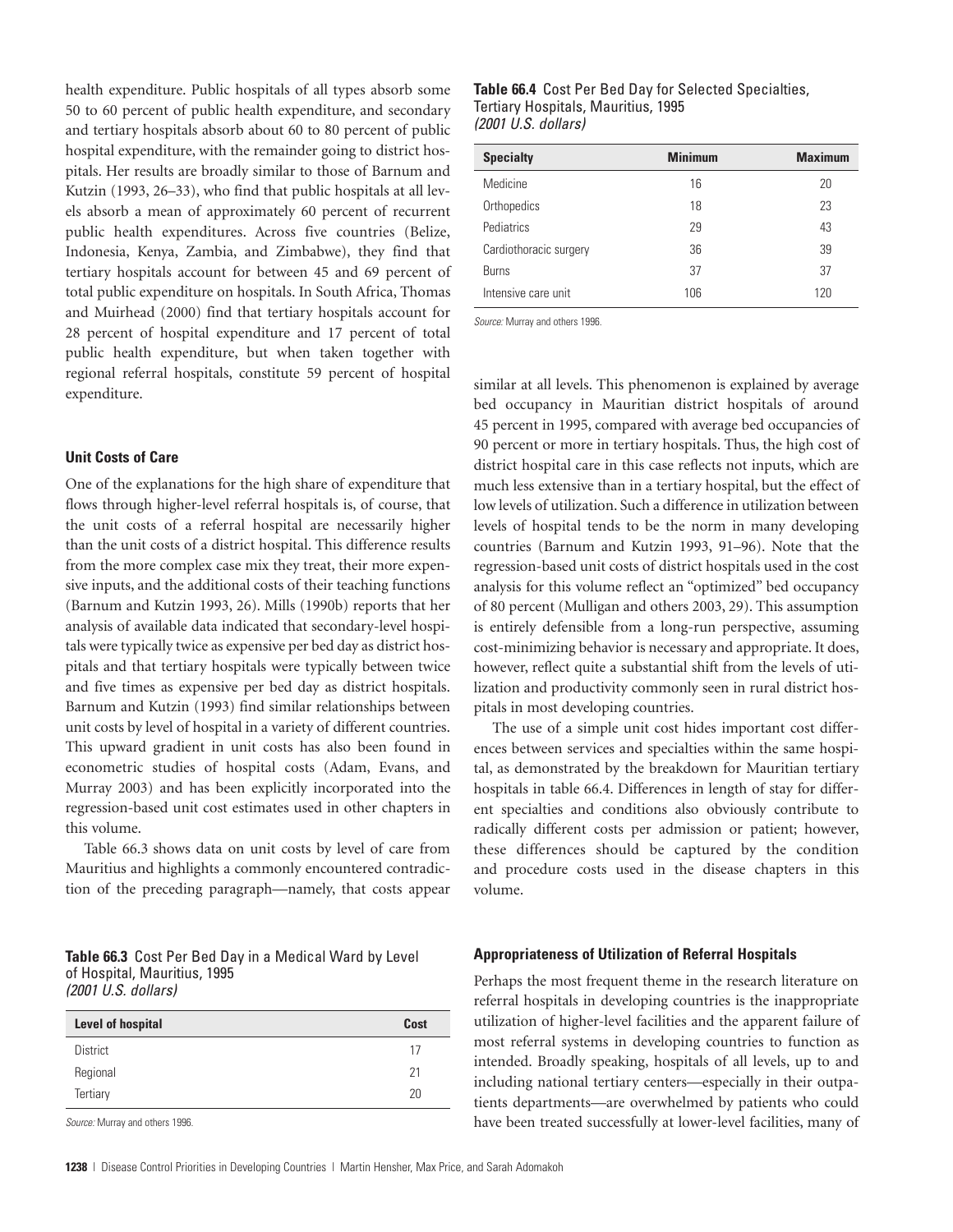whom have self-referred, bypassing primary health care or district hospitals in the process (Holdsworth, Garner, and Harpham 1993; London and Bachmann 1997; Omaha and others 1998; Sanders and others 2001).

Atkinson and others (1999) describe an extreme manifestation of this phenomenon, whereby the University Teaching Hospital is actually the only public hospital in Lusaka. Combined with the bypassing of primary health clinics in the city, this situation results in the University Teaching Hospital's functioning primarily as a glorified health center and firstcontact provider for most of Lusaka's population. The problem of bypassing typically seems to be driven by a number of factors, including patients' perception of superior quality of care and resource availability at referral hospitals, which often may be entirely well founded and rational (see, for example, London and Bachmann 1997; Nolan and others 2001); the desire to avoid delays in care if referral to a higher-level facility proves to be necessary; and the fact that for many urban populations a referral hospital may simply be the closest health facility. Grodos and Tonglet (2002) argue that many countries' failure to develop an adequate urban equivalent of the district health concept greatly exacerbates inappropriate utilization of hospitals. The urban phenomenon of widespread bypassing and self-referral is frequently accompanied by low rates of formal referral from rural and outlying facilities (see, for example, Nordberg, Holmberg, and Kiugu 1996; Omaha and others 1998).

These problems have a number of negative impacts and consequences. Simple conditions are unnecessarily treated in a high-cost environment; outpatient departments are congested by patients requiring primary care, thus causing long waiting times; scarce staff time is diverted from specialized areas and into inappropriate care; and more complex cases requiring specialized care are crowded out by more urgent but less technically demanding cases that could be cared for at lower levels. The latter has been a particular concern in those countries with more serious HIV/AIDS epidemics. As the number of patients falling sick with AIDS increases rapidly, they start to occupy a significant proportion of beds in hospitals at all levels (Gilks and others 1998), inevitably crowding out patients requiring other forms of care.Although AIDS cases may well require hospitalization,only a small proportion of cases require specialized or tertiary care. Gilks and others (1998) find that this crowding-out effect may fall over time as the health system adjusts to the pressures of AIDS, but countries facing impending AIDS epidemics should be prepared for its initial appearance.

Taken together, this complex of problems undermines the effective delivery of both specialized care and appropriate primary health care. Specialized care is pushed to the background by the human wave of demand for primary care, while hospitals unwittingly further undermine the credibility of the primary health care system through one-sided competition (Stefanini 1994), which reinforces the cycle and ensures that primary health care facilities remain underused and inefficient.

## **Access and Equity**

By their nature, referral hospitals must be limited in number and will inevitably be sited in major towns and cities. As a result, a significant portion of the population, especially people living in rural areas, will tend to live at some distance from the nearest referral hospital. Studies of the accessibility of referral hospital care in countries such as Ethiopia (Kloos 1990) and Nigeria (Lyun 1983; Okafor 1983) have repeatedly confirmed the existence of a steep distance-decay function, indicating that—other things being equal—individuals with a given need for a clinical service will be less likely to access that service the farther away from the referral center they live.

Compounding the impact of distance, investigators find that problems relating to the availability, regularity, and cost of transportation to referral centers also affect service utilization (Kloos 1990; Martey and others 1998). The same authors indicate that prohibitive hospital fees are often a significant barrier to utilization, especially among poorer patients. Other important barriers included perceived lack of drugs and essential supplies, even at referral centers; negative staff attitudes; and cultural and linguistic differences (for example, where the staff at a referral center does not speak the language of a patient from a remote area). As noted earlier, peripheral district hospitals also tend to have low rates of referral. These barriers, which all disproportionately affect rural patients, must be contrasted with the phenomenon noted earlier of excessive and inappropriate use of referral hospitals for primary care by urban residents.

In addition to finding that public hospitals favor urban residents over rural dwellers, a number of studies have indicated that public hospitals in many poor countries disproportionately benefit the better off, leading their authors to argue that diverting public funds from hospitals and toward primary health care would be pro-poor (see, for instance, Castro-Leal and others 2000; Filmer, Hammer, and Pritchett 1997; Mahal and others 2002). Other studies find this tendency in some countries but not in others (Makinen and others 2000). By contrast, in Latin American countries, Barnum and Kutzin (1993) find strong evidence that public hospitals are pro-poor in their distributional effect. Even if referral hospital services are not currently pro-poor, policy makers face two contradictory alternatives: either to retarget public funds toward primary health care for the poor, hence greatly reducing or abandoning public funding for referral hospitals, or to attempt to remove the barriers that prevent the poor from using higher-level services, which would probably require increased spending on all levels of care.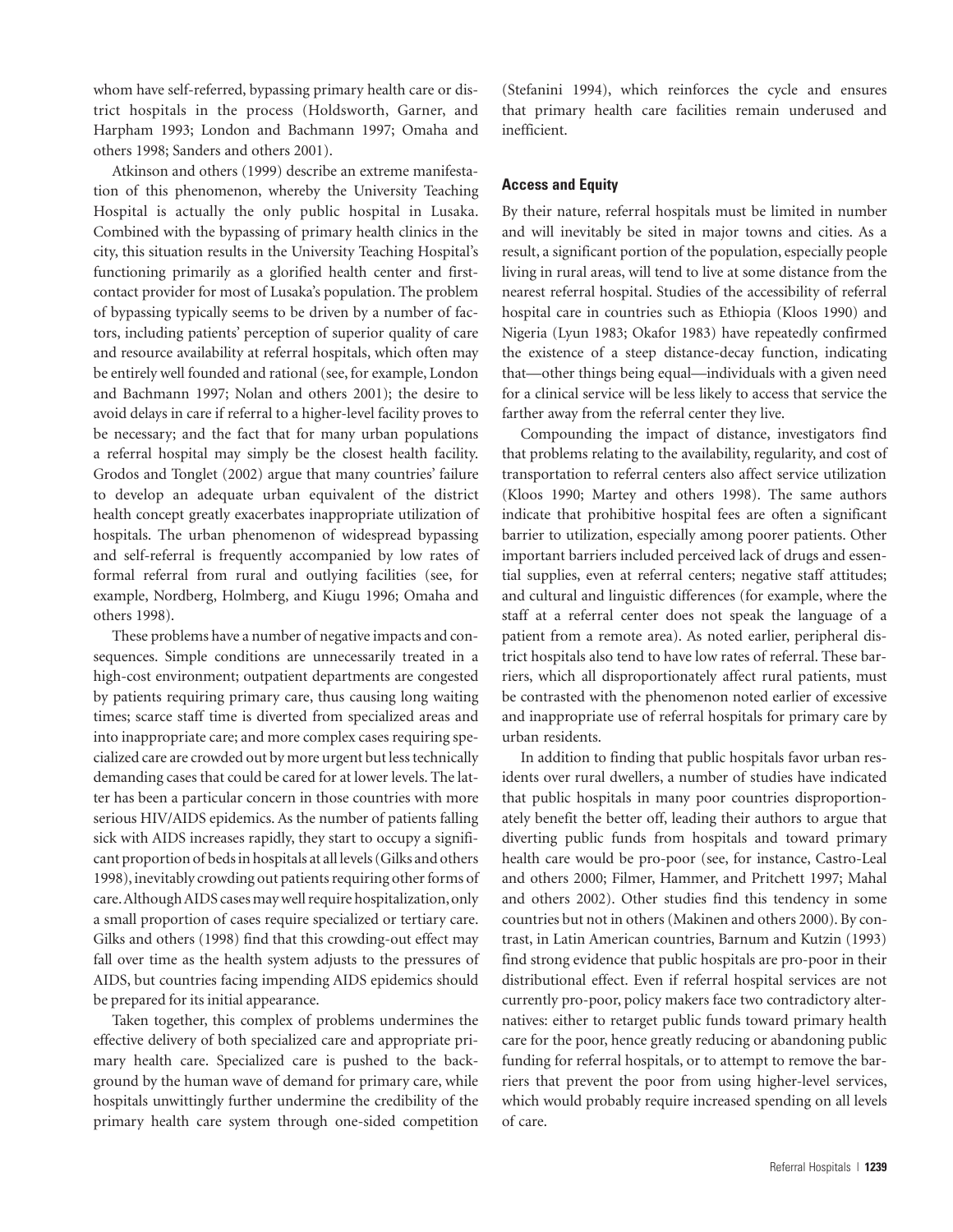## GETTING BETTER VALUE FOR MONEY FROM THE HOSPITAL SYSTEM

Although prescribing how resources should be allocated across levels of care is hard, at least they should be efficiently used, wherever they are spent within the hospital system. The preceding analysis has highlighted how deficiencies at the lower levels of the hospital system render referral hospitals less efficient and how factors that affect access lead to skewed benefits and inequity. Here we look more specifically at three areas for improving the efficiency of the hospital system: interventions within the referral hospital, the use of public-private partnerships, and strengthening of the referral chain.

## **Improving the Efficiency of Referral Hospitals**

Although space does not permit a lengthy discussion of approaches to improve efficiency in the context of referral hospitals, this aspect is nonetheless important in planning and system strengthening (for a more detailed discussion see Barnum and Kutzin 1993; Hensher 2001; Walford and Grant 1998). In summary, the key areas on which planners and managers should focus are as follows:

- reducing inappropriate outpatient and inpatient use of referral
- improving systems to allow early discharge from the hospital
- ensuring that bed occupancy rates can be maintained as close as possible to optimal rates—namely, 85 percent for referral hospitals
- developing systems for booked outpatient appointments, admissions, and procedures to permit better planning of activity and staffing
- undertaking as much activity as possible on an ambulatory rather than an inpatient basis, supported by the use of "step-down" beds and patient hotels
- evaluating the staff skill mix and the potential for skill substitution, as well as efficient remuneration strategies, on a continuous basis
- evaluating and improving processes and systems, including cost-effective clinical guidelines for patient treatment, on a continuous basis
- ensuring that new or replacement referral hospitals conform as much as possible to available evidence on economies of scale—that is, that hospitals with fewer than 200 beds are likely to be scale inefficient and that diseconomies of scale are likely to become increasingly evident in hospitals with more than 600 beds
- adopting intelligent procurement processes and engaging in effective negotiations with suppliers in relation to prices and service levels
- ensuring effective ordering, stock control, and distribution systems to minimize theft and wastage of key supplies
- undertaking planned preventive maintenance and programmed replacement of equipment and buildings.

## **Can Public-Private Interactions Improve Efficiency?**

In the context of this discussion, privately owned hospitals that provide subsidized care to public patients, such as nongovernmental organization and mission hospitals, are regarded as public hospitals. *Private* refers to for-profit hospitals that are generally funded by paying patients and are minimally subsidized. Few studies have been undertaken of how private hospitals operate in developing countries (see, for example, Muraleedharan 1999). Although the exact balance of and relationship between the public and private health sectors varies greatly from country to country at all levels of the health system, a common theme in almost all low- and middle-income countries is that private hospitals do not follow the pyramidal referral form that public hospital systems have adopted almost universally. Most private health sectors do not clearly delineate district, secondary, or tertiary hospitals. Different private hospitals may offer different services and facilities on a more or less idiosyncratic basis, with independent medical specialists practicing and admitting patients at various different hospitals.

In most systems, scope exists for both positive collaboration and competition between public and private hospitals, especially for secondary and tertiary services. Competition between public and private sectors obviously has the potential to be beneficial by driving quality up and costs down, but it may also have negative effects by encouraging a duplication of services and resulting in the underutilization of fixed capital by creating perverse incentives for physicians and patients and by competing with the public sector for scarce human resources. In some settings, the private sector may be able to offer services that the public purse cannot afford to provide, thus allowing patients who could not afford private care some chance of accessing sophisticated treatments through the government's paying private providers or by some pro bono provision of treatment for poor patients.

In many countries, government hospitals are establishing private wards as a vehicle for income generation. The fees for such units are lower than those at private hospitals, offering access to private facilities to patients who may not be able to afford private hospitals. The link with academic medicine often adds to the appeal of such facilities. However, as is the case in South Africa, effectively only tertiary hospitals and a handful of secondary hospitals are felt to be attractive enough to private patients to offer genuine opportunities as preferred providers. The mass of district and regional hospitals are unlikely to be attractive to private patients; therefore, the positive spinoffs of these initiatives may be limited in their scale and reach.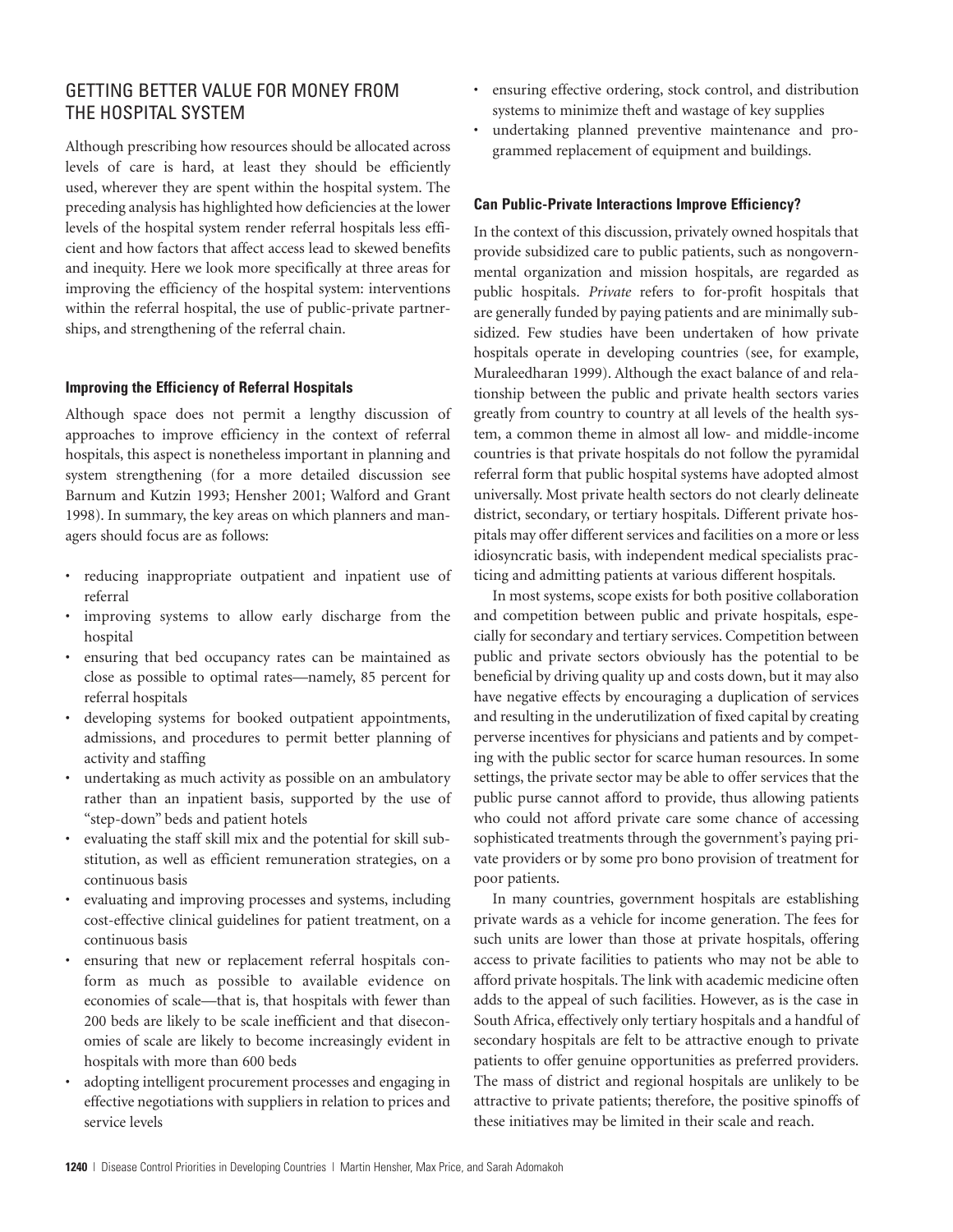Contracting out services to private providers, particularly high-cost, low-volume services, may be an efficient way to offer such services to public patients. For example, the government of Barbados contracts out surplus demand for dialysis to a private facility on the island. In some provinces of South Africa, expensive imaging such as MRI has been contracted out to private radiology practices. South Africa is also experimenting with contracting out the management of some academic referral hospitals to a private hospital group that is assumed to have greater management expertise and is free from certain public sector constraints, such as salary scales for senior managers. It is too early to judge the success of this arrangement, but in all cases it is imperative that contracts be carefully regulated, monitored, and enforced. For a comprehensive review of contracting, see Bennet, McPake, and Mills (1997).

Particular problems may arise where the same doctors provide care in both public and private hospitals. Under fee-forservice arrangements, physicians may focus on their more lucrative private patients to the disadvantage of public hospital patients, refer patients with adequate insurance to their private practices and private hospitals, and transfer patients with expensive diseases or inadequate insurance to public hospitals.

#### **Improving the Functionality of Referral Systems**

An ideal referral system would ensure that patients can receive appropriate, high-quality care for their condition in the lowestcost and closest facility possible, given the resources available to the health system, with seamless transfer of information and responsibility as that patient is required to move up or down the referral chain. Although few referral systems anywhere in the world live up to this ideal fully, it does provide a target in relation to improving the current situation. Improving the effective functioning of referral systems broadly requires progress in three areas: referral system design, facilitation of the smooth transfer of patients and information between levels, and what Walford and Grant (1998, 38) refer to as effective "referral discipline."

Improving referral system design must start with a detailed attempt to assess which services should be provided at which level of care, encompassing community- and home-based care, primary health care, district hospitals, secondary hospitals, tertiary hospitals, and specialized hospitals. Such an assessment must take local circumstances into account, requires a significant analytical and consultative effort by planners and clinicians if it is to be credible, and must explicitly be open to revision in light of practical experience. After such an exercise has identified which services can appropriately be provided at each level of care, adequate resources must be dedicated to strengthening lower levels of care to make them attractive and credible in the eyes of patients. This effort will require significant

investment and funding to ensure the availability of appropriate staff members and supervision, to ensure continuous drug supplies, and to provide basic laboratory tests (Walford and Grant 1998, 38). Given the pervasiveness of inappropriate use of referral hospitals for primary health care problems by urban residents, both urban and rural primary health care and district health systems must be adequately strengthened. Financing strategies that redistribute funds from urban to rural regions may unwittingly hamper such strengthening of the referral system by failing to allow for the development of appropriate lower-level facilities for urban residents. This risk is especially high when a country is pursuing a redistributive agenda against a background of limited or zero overall growth in expenditure.

From a physical planning perspective, planners should consider providing primary health care and district hospital walkin ambulatory services (emergency and general outpatients) in a physically distinct facility sited immediately next to the referral hospital. This arrangement not only enables triage and filtering of less severe cases (while proximity ensures that severe emergency cases can be transferred rapidly) but also enables rigorous enforcement of a referral-only policy within the referral hospital.

The development of effective patient transportation arrangements is also critical, not only to ensure that patients from remote areas have a fair chance of being successfully referred to a center of excellence (bearing in mind that most referral systems will almost certainly need to increase referral rates from rural areas), but also to ensure that patients can be discharged in a timely and well-planned fashion.

Perhaps more challenging is the concurrent need to align the incentives of referral hospitals, district hospitals, and primary health care services. This goal may or may not be achievable by means of an integrated management structure, but it certainly requires a good deal of communication, collaborative planning, and collaborative development of shared care protocols, and senior personnel need to be given responsibility for coordination and liaison across key interfaces of the referral network. A single, global budget controlled by an authority that is concerned with optimizing the cost-effectiveness of health care delivery would seem to be a necessary condition to achieve alignment across service levels; however, a consideration of financing mechanisms is beyond the scope of this chapter.

At the patient level, a number of mechanisms to improve referral discipline can be considered. In situations in which eliminating nonreferred patients entirely from the referral hospital is impossible, queuing systems should be redesigned to separate referred patients from nonreferred patients so that referrals can be fast-tracked. Explaining to nonreferred patients why other patients are being fast-tracked past them is important to encourage them to seek referral in future. Ideally, they should be diverted to an on-site primary health care facility where they can be treated more quickly than in the referral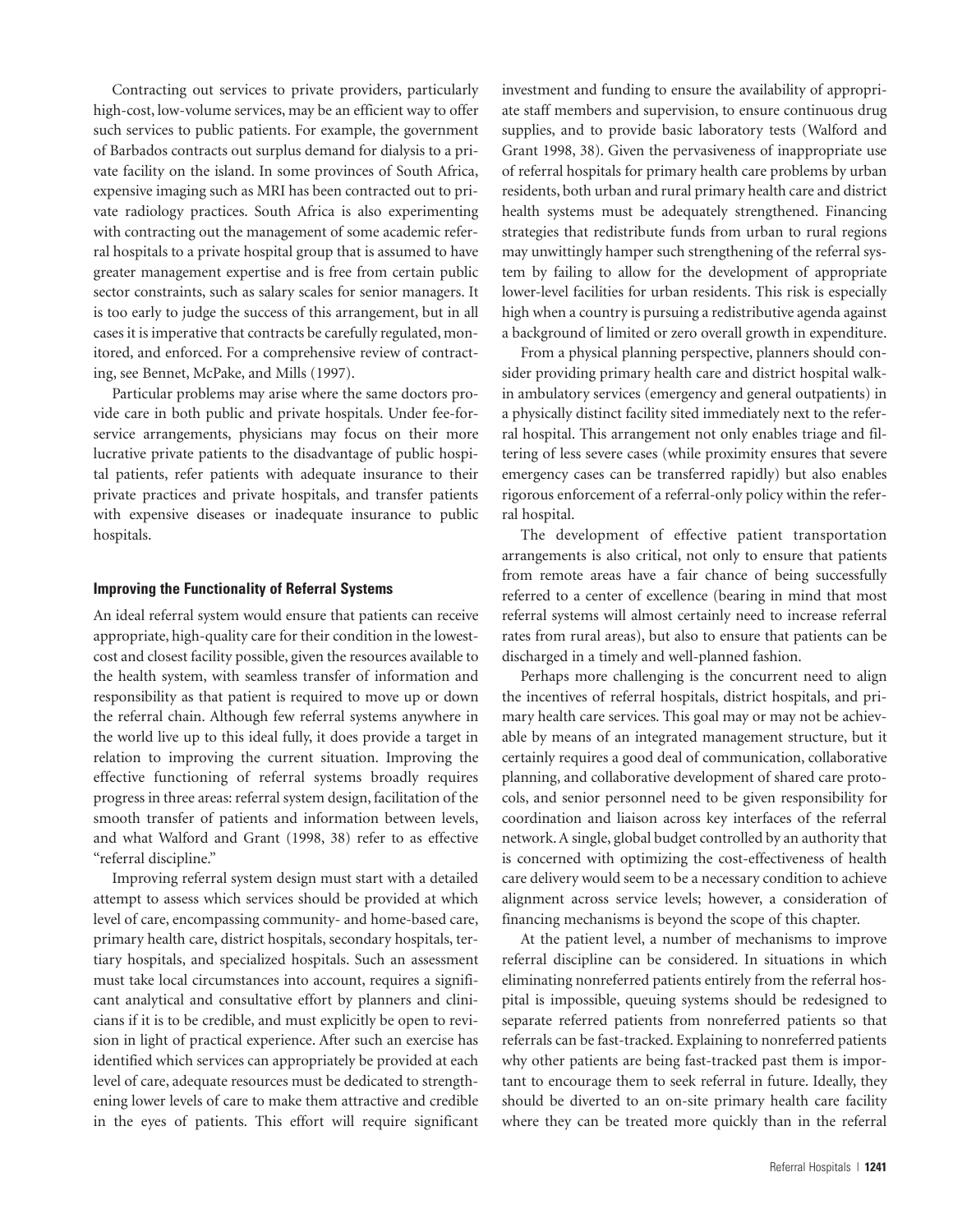hospital. Another possibility may be to institute bypass fees for nonreferred patients, charging them a penalty fee for failing to use the referral system. Such a decision requires careful consideration and planning. Credible lower-level care must be readily available, and substantial efforts to communicate the new policy to the public will be required if this approach is to be seen as fair. More broadly, intensive public communication and education will be essential to inform the public how, where, and when they should seek health care at different levels and to build their confidence that lower-level facilities really will be able to offer acceptable quality care when they need it.

## CONCLUDING COMMENTS

This review of the available evidence indicates that referral hospitals frequently do command a large share of health sector resources and expenditure, yet no simple way exists of assessing what an appropriate share would be. Strong referral hospitals can distort priorities and undermine basic services, but they also provide important health benefits to large numbers of patients whom they treat successfully. Referral hospitals provide essential support to lower levels of the system, which cannot function effectively without access to upward referral, and they are frequently the most functional component of the health system, paying greatest attention to quality of care.

Overall, we have argued that both national and international policy makers should be cautious before demanding the reallocation of resources away from referral hospitals and should be still more cautious in allowing themselves to believe that such a reallocation is likely to be achievable in practice. In particular, this chapter has made the case that a unidimensional focus on cost-effectiveness analysis and cost per DALY gained will fail to capture the importance of referral hospital services adequately. In reality, in most developing countries, the scope for reallocation of resources from referral hospitals to lower levels of care is limited, and the managerial demands of achieving a successful reallocation are great. Lower levels of care certainly require strengthening, but this need is more likely to reflect inadequate financing of the entire public health system than a grossly excessive allocation to referral hospitals. Instead, referral hospitals should perhaps be seen as the capstone of the referral pyramid: they should not be too heavy, but if they are too light, the levels below them will lose cohesion. A restructuring of referral hospital services is certainly called for to improve appropriate referral and utilization, especially by remote and rural populations; to transform the inappropriate use of referral hospitals as primary health care providers; to improve efficiency; and to provide much better outreach and support to lower levels of care.

This restructuring should not be confused with wholesale demolition. Undermining referral services will be far more

likely to undermine and destabilize the entire health system than to liberate resources for primary health care. Clearly, countries must critically evaluate their health priorities and their balance of care and resources between levels, but they should do so carefully and thoroughly, with a clear understanding of the analytical effort required to draw meaningful conclusions, of the planning and managerial capacity that they will require to bring about successful change, and of the long time frames required to develop and implement robust plans for major system changes.

## ACKNOWLEDGMENTS

The authors gratefully acknowledge the crucial assistance of Etienne Yemek in undertaking literature reviews.

## REFERENCES

- Adam T., D. B. Evans, and C. J. Murray. 2003. "Econometric Estimation of Country-Specific Hospital Costs." *Cost Effectiveness and Resource Allocation* 1:3.
- Adomakoh, S., A. St. John, and A. Kumar. 2002. "Reducing Mother to Child Transmission of HIV-1 in Barbados. Cost-Effectiveness of the PACTG 076 Protocol in a Middle Income, Low Prevalence Setting." Paper presented at the 14th International AIDS Conference, July 7–12, Barcelona, Spain.
- Al-Mazrou, Y., S. Al-Shehri, and M. Rao. 1990. *Principles and Practice of Primary Health Care*. Riyadh: Al-Helal Press.
- Atkinson, S., A. Ngwengwe, M. Macwan'gi, T. J. Ngulube, T. Harpham, and A. O'Connell. 1999. "The Referral Process and Urban Health Care in Sub-Saharan Africa: The Case of Lusaka, Zambia*.*" *Social Science and Medicine* 49: 27–38.
- Barnum, H., and J. Kutzin. 1993. *Public Hospitals in Developing Countries: Resource Use, Cost, Financing*. Baltimore: Johns Hopkins University Press.
- Bennet, S., B. McPake, and A. Mills, eds. 1997. *Private Health Providers in Developing Countries*. London: Zed Books.
- Bundred, P., and C. Levitt. 2000. "Medical Migration: Who Are the Real Losers?" *Lancet* 356: 245–46.
- Castro-Leal, F., J. Dayton, L. Demery, and K. Mehra. 2000. "Public Spending on Health Care in Africa: Do the Poor Benefit?" *Bulletin of the World Health Organization* 78: 66–74.
- Fiedler, J., R. Schmidt, and J. Wight. 1998. "Public Hospital Resource Allocations in El Salvador: Accounting for the Case Mix of Patients*.*" *Health Policy and Planning* 13 (3): 296–310.
- Filmer, D., J. Hammer, and L. Pritchett. 1997. "Health Policy in Poor Countries: Weak Links in the Chain." Policy Research Working Paper 1874, World Bank, Washington, DC.
- Getzen, T. E. 2000. "Health Care Is an Individual Necessity and a National Luxury: Applying Multilevel Decision Models to the Analysis of Health Care Expenditures." *Journal of Health Economics* 19: 259–70.
- Gilks, C., K. Floyd, L. Otieno, A. Adam, S. Bhatt, and D. Warrell. 1998. "Some Effects of the Rising Case Load of Adult HIV-Related Disease on a Hospital in Nairobi." *Journal of Acquired Immune Deficiency Syndrome and Human Retrovirology* 18 (3): 234–40.
- Grodos, D., and R. Tonglet. 2002. "Maîtriser un espace sanitaire cohérent et performant dans les villes d'Afrique subsaharienne: Le district de